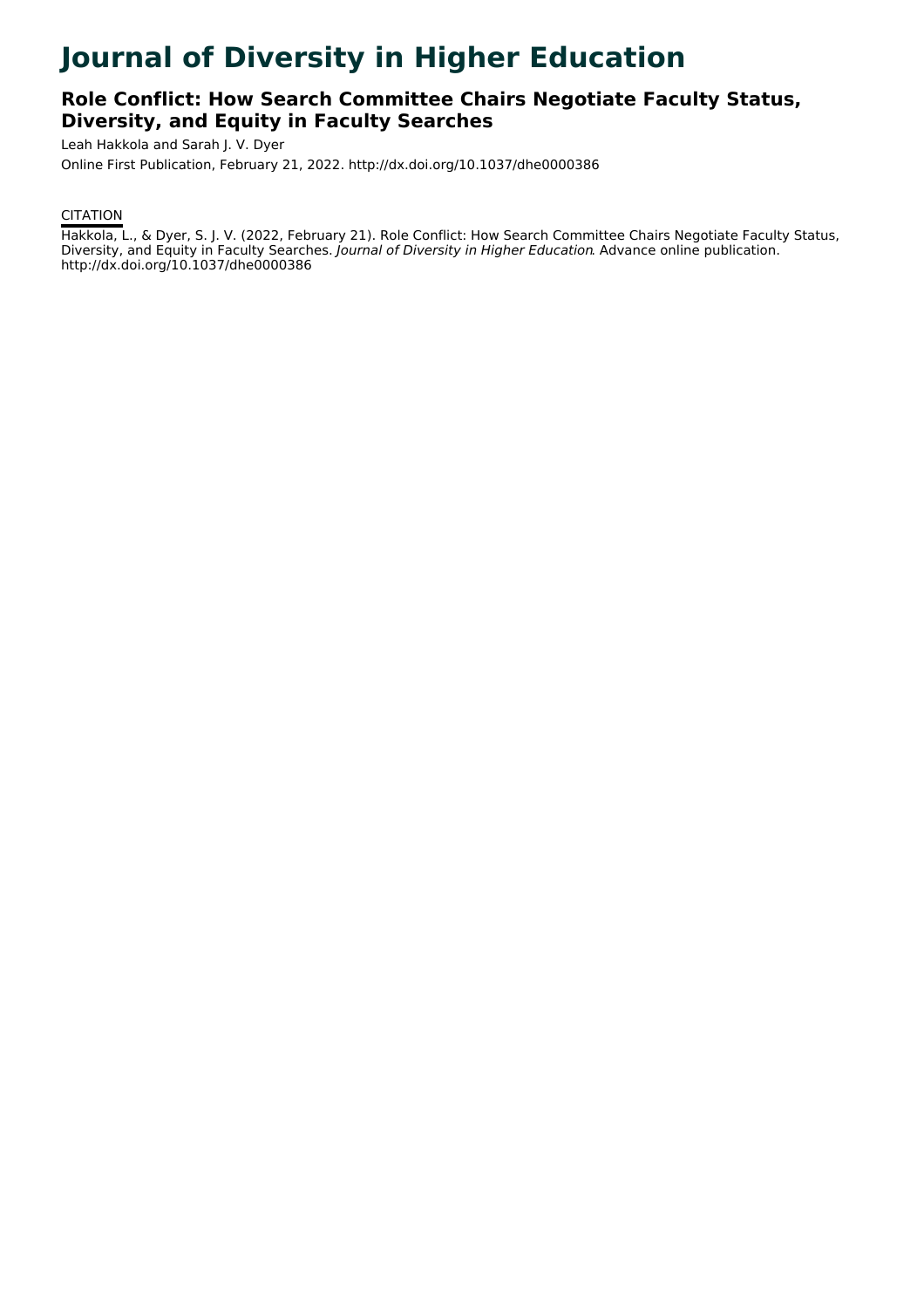

<https://doi.org/10.1037/dhe0000386>

# Role Conflict: How Search Committee Chairs Negotiate Faculty Status, Diversity, and Equity in Faculty Searches

Leah Hakkola and Sarah J. V. Dyer

School of Educational Leadership, Higher Education, and Human Development, University of Maine

Bias among faculty search committees has been considered a significant barrier to diversifying the professoriate. Given the traditional faculty hierarchy in academia, junior faculty search chairs may not have the positional power to challenge authority when confronted with bias or prejudice. Yet, search chairs are expected to ensure equitable practices and outcomes in their searches. In response to this quandary, through the lens of role theory, this study examined how faculty roles, within the hierarchical structure of tenure, affected equity during the hiring process. Findings revealed that the faculty hierarchy often superseded decision-making power given to search chairs if they were junior faculty, often leading to implicit support of biased hiring practices and the perpetuation of a culture of Whiteness. The study also indicated that search chairs' identities, values, and perceptions influenced how they operationalized diversity and equity in the search process, contributing to either diversity advocacy or support of the status quo. This qualitative inquiry makes an important contribution to the literature by exploring the ways in which faculty search chairs' status and social identities impact interpersonal committee dynamics and decisions about hiring diverse candidates.

Keywords: diverse faculty, equity, faculty search chairs, implicit bias, role theory

Grounded within an equity orientation, many higher education institutions have declared diversity to be a priority over the last few decades (Bilimoria & Buch, 2010; Turner et al., 2008; Warikoo, 2016). This call has become even more critical given the disparities made bare due to the coronavirus disease (COVID-19) global health pandemic, Trump presidency, and recent racial reckoning across the Unites States (Fain, 2020; Harper, 2020; Serwer, 2020). Sparked by the murdering of George Floyd and enduring sociopolitical protests, it is more important than ever to advance equity-mindedness in U.S. higher education (Malisch et al., 2020; Thomsen, 2020). The purported goal to increase student and faculty diversity in most institutions has not been yet realized (Chen, 2017; Harris & Ellis, 2020). This disparity is a matter of injustice that has been well documented in the literature (Gasman et al., 2011; Smith et al., 2004; Tomlinson & Freeman, 2018). Researchers have argued that one of the most significant barriers to increasing faculty diversity is implicit bias (Acker, 1990; Adam, 1981; Steinpreis et al., 1999; Turner et al., 2008). Consequently, institutions have often relied on the offices of Human Resources (HR) and Equal Opportunity (EO), and search committee trainings to help mitigate bias and ensure an equitable hiring process (Bess & Dee, 2008; Fine & Handelsman, 2012; Turner et al., 2008). This approach is problematic, however, as these mechanisms have little control over search committee dynamics,

We have no conflicts of interest to disclose.

where implicit bias may be affecting hiring decisions (Gasman et al., 2011; Smith et al., 2004; Tomlinson & Freeman, 2018).

While it is assumed that search chairs have the appropriate training and authority to monitor and mitigate bias during the search, not much is known about what goes on during the faculty selection process according to Tomlinson and Freeman (2018). Current research suggests that implicit bias (Sensoy & DiAngelo, 2017) and a dominant culture of Whiteness (Liera, 2020b) often govern faculty search committee interactions and decisions. Given these findings, it is possible that faculty search chairs are reifying inequitable hiring practices in service of the status quo. Further, given the traditional faculty hierarchy in academia (Tierney & Bensimon, 1996), junior faculty search chairs may not have the positional power to challenge authority if confronted with bias (Grier & Poole, 2020). In response to this quandary, through the lens of role theory, this study examines how faculty roles, within the hierarchical structure of tenure, affect equitable hiring practices. This research makes an important contribution to the literature by exploring the ways in which faculty search chairs' status and social identities may influence interpersonal committee dynamics and decisions about hiring diverse candidates.

#### Review of the Literature

In this study, *diversity* and *diverse* are terms used to connote individuals with minoritized identities existing within the pool of faculty candidates. While diversifying the faculty has continued to be a rhetorical goal for higher education institutions (Muñoz et al., 2017), bias in hiring practices of the professoriate has been documented over numerous decades (Adam, 1981; O'Meara & Culpepper, 2018; Smith et al., 2004; Steinpreis et al., 1999; Turner et al., 2008). Despite literature identifying implicit bias (Choudhury, 2015; Smith et al., 2004; Williams et al., 2016) and overt bias exercised within the hiring process (Adam, 1981; Collins, 1998), initiatives to diversify the

Leah Hakkola **h**ttps://orcid.org/0000-0002-7749-493X

Correspondence concerning this article should be addressed to Leah Hakkola, School of Educational Leadership, Higher Education, and Human Development, University of Maine, 331 Merrill Hall, Orono, ME 04469, United States. Email: [leah.hakkola@maine.edu](mailto:leah.hakkola@maine.edu)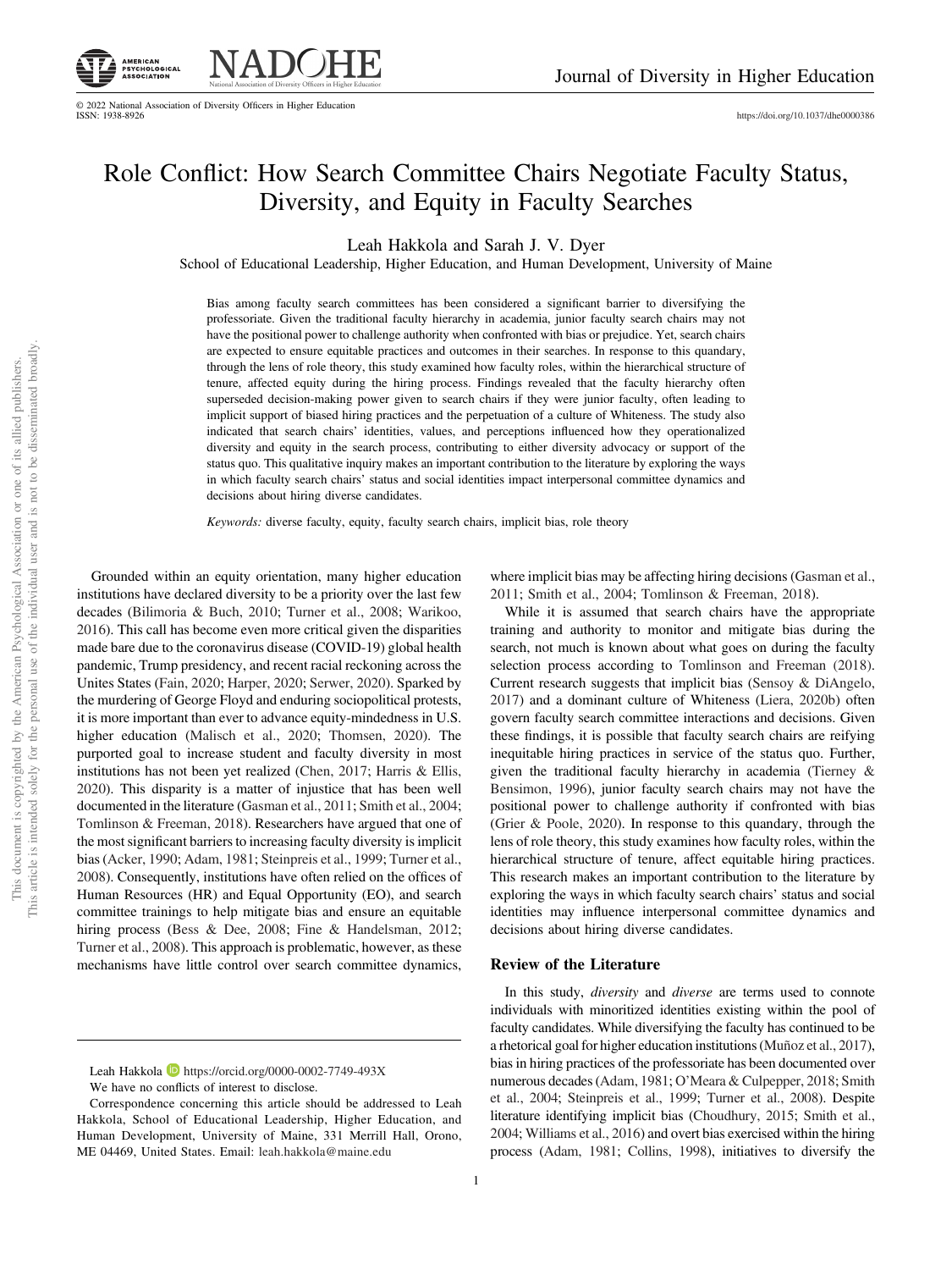professoriate have produced more talk and litigation than results (Collins, 1998; Muñoz et al., 2017; Smith et al., 2004; Turner et al., 2008). The complicated nature of these issues is examined below.

#### Bias in the Hiring Process

In a recent study focusing on the reproduction of Whiteness in faculty hiring committees, Sensoy and DiAngelo (2017) found that even with the presence of language supporting diversity goals, search committee members enacted racial biases due to their protection of Whiteness and application of colorblind discourse. This discourse materialized in search processes as coded discussions of dominant cultural fit, the presence of one token minority committee member, and the inconsequential nature of diversity in the evaluation process (Sensoy & DiAngelo, 2017). While the colorblind discourse appeared neutral to committee members, it furtively supported a culture of Whiteness by setting White behaviors, norms, and values as the benchmark of excellence, that is, the status quo (Sensoy & DiAngelo, 2017). In a related study focusing on diversity in faculty searches, Liera (2020b) reported a similarly alarming result. In particular, he found that search committee members utilizing colorblind discourse favored candidates exhibiting White standards and values while believing their decisions were race neutral (Liera, 2020b). These studies demonstrate the danger and concealed nature of implicit bias, which is entrenched in search committee perspectives.

The initial job posting is another area in which bias has been found in faculty hiring (O'Meara & Culpepper, 2018). While institutions of higher learning have attempted to make them as biased free as possible (O'Meara & Culpepper, 2018), in her study on gendered organizations, Acker (1990) contended that job descriptions were not neutral and played into biased decision-making processes. Tierney and Rhoades (1994) agreed, arguing that a job description informs prospective employees what the institution values. Yet, it has been a commonly held belief, among the majority, that these documents are objective and value-neutral (Acker, 1990; Sensoy & DiAngelo, 2017). Similar to committee members' perspectives (Liera, 2020b), however, job descriptions are imbued with individual, institutional, and cultural values (Acker, 1990) that privilege Whiteness, heteronormativity, and masculinity as the norm (Sensoy & DiAngelo, 2017). It follows that these descriptions can lead to biased evaluation of diverse candidates in the hiring process (Liera, 2020b).

Smith et al., (2004) have asserted that there is considerable power at the departmental level in hiring decisions. Specifically, senior faculty and department heads have agency in developing and tailoring their recruitment plans to decide what criterion is considered quality for their programs (Smith et al., 2004). Even with this power, scholars have argued that search committees have yet to be sufficiently trained to produce equitable hiring outcomes (Muñoz et al., 2017). While many faculty members claim the issue lies with a lack of candidates from marginalized backgrounds (Turner et al., 2008), Smith et al. (2004) have found that implicit bias has been a central obstacle for marginalized faculty during the hiring process. Similarly, Sensoy and DiAngelo (2017) asserted that "the presumed neutrality of White European enlightenment epistemology" (p. 561), applied during each stage of hiring, has privileged Whiteness under the facade of objectivity. Without the recognition of the presence of bias in faculty hiring decisions, diverse faculty will continue to be underrepresented in the professoriate (Gasman et al., 2011).

Strategies to Mitigate Bias. Approaches to mitigate biases have included special hires. This strategy allows committees to rationalize the need for a special hire because the candidate did not meet the specific criteria of the job description or they were in a field that made the case for diversity (Smith et al., 2004). Despite the success of special hires, this process has not become standard practice (Muñoz et al., 2017; Smith et al., 2004). If anything, special hires have tended to disproportionately benefit Whites (Swim et al., 1995), continuing to perpetuate biased hiring practices that have further marginalized racially diverse candidates and placed Whiteness as the norm (Sensoy & DiAngelo, 2017). Moreover, it remains unclear as to what or who sways a committee to make exceptions for these special hires (Smith et al., 2004).

Historically, affirmative action policies have been used as another approach to systematically address bias and provide equitable access with the goal to increase diversity in academia (Allen et al., 2000; Collins, 1998; Kaplan & Lee, 2014). The nuanced distinction between not discriminating and attempting to increase diversity through race-conscious policies has sparked debate and competing interpretations of the law, however (Collins, 1998; Kaplan & Lee, 2014). Thus, these policies have faced years of litigation leading to confusion and hesitancy regarding how to interpret and use them appropriately (and legally) to hire racially diverse candidates (Collins, 1998; Kaplan & Lee, 2014). Using a quota system has also been considered in the past but deemed consistently unconstitutional by the Supreme Court (Kaplan & Lee, 2014).

Relatedly, the idea of garnering a critical mass of diverse faculty has been viewed as valuable (Garces & Jayakumar, 2014), but given the nebulous nature of diversity, it has been difficult to institutionalize. Cluster hiring, a process where multiple diverse scholars are hired according to shared interests, has been another strategy to attempt to increase faculty diversity (Muñoz et al., 2017). However, because this approach can be expensive and departs widely from the traditional search process and lacks research on its effectiveness, some institutions have been hesitant to abandon their established practices (McMurtrie, 2016). These problems have left institutions with few standardized ways to challenge or change standard hiring procedures or address potential bias in faculty hiring (Cohen & Swim, 1995; Goldstein Hode & Meisenbach, 2017).

#### Search Committee Structure and the Academic Hierarchy

Search committees tend to consist mostly of faculty members with varying ranks (Tierney & Bensimon, 1996; Tomlinson & Freeman, 2018). In U.S. higher education, there is an overrepresentation of White faculty (approximately 75%), compared with an underrepresentation of Black, Latinx, and Native American professors, which is roughly 11% collectively (Griffin, 2019). It is a common practice to invite women or minorities to be included in the committee demographic in order to provide a diversity of viewpoints (Harvard University, 2016). Nonetheless, these individuals often serve as the token minority perspective with little decisionmaking power (Sensoy & DiAngelo, 2017). Additionally, some committees may include a diversity advocate who is charged with ensuring an equitable process, however, this strategy has not been widely adopted (Gasman et al., 2011). Finally, while less common for faculty searches, some committees also include professional staff or students (Tierney & Bensimon, 1996).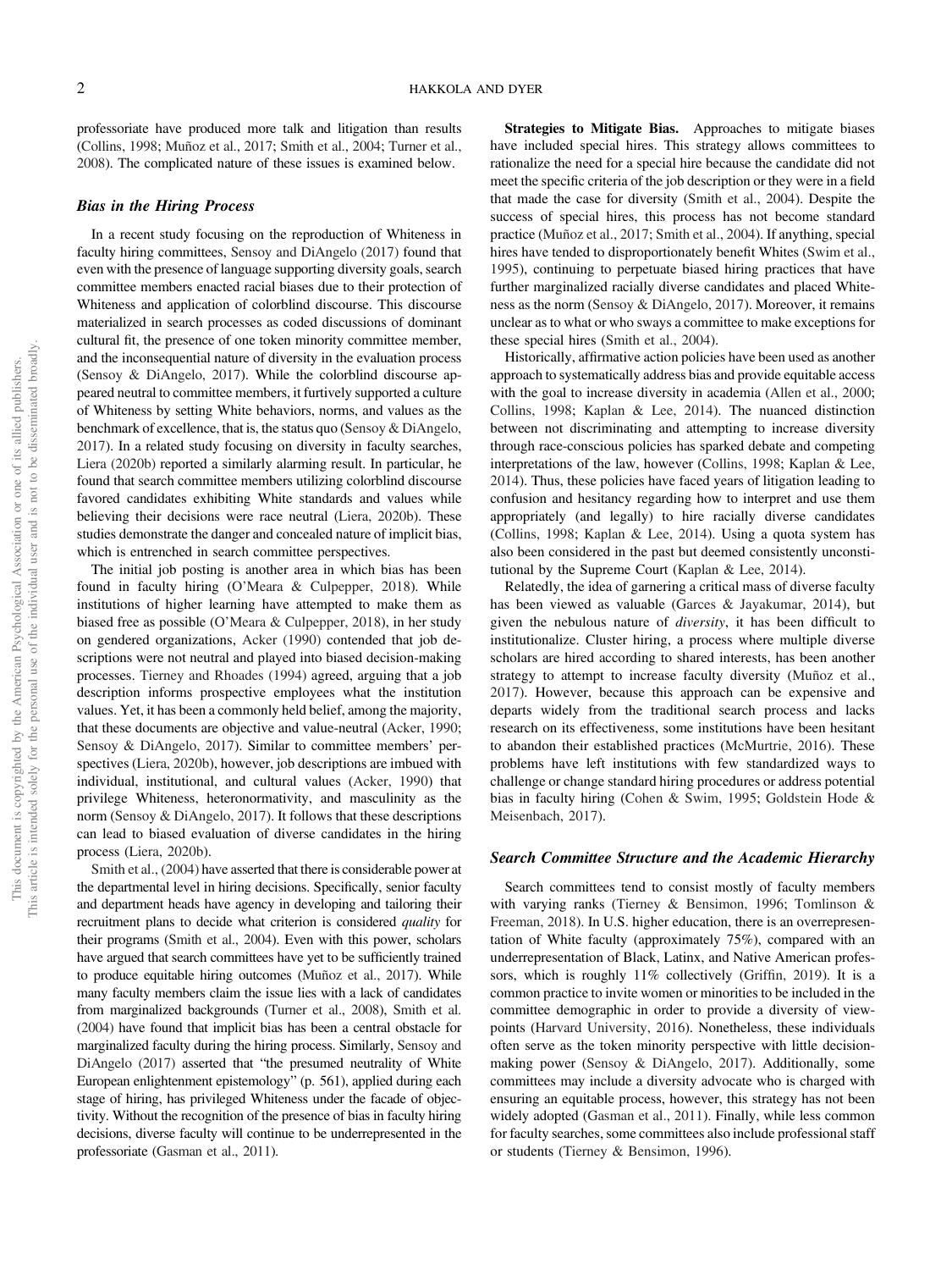Smith (2016) argues that the search chair role is pivotal to completing an effective and equitable search process. He asserts that these leaders are the "face of the institution" and must have the strength, authority, and power to regulate individuals who attempt to control committee decisions, while also listening equally to all perspectives. It is within the purview of this role to mitigate bias and support diversity (Smith, 2016). Invariably, the search chair's faculty status, values, and beliefs will play into the search process. Hence, understanding how search chairs negotiate their role within a committee along with their status within the institution can illuminate why certain decisions about diversity are made over others in faculty searches (Smith et al., 2004; Trower, 2012).

While atypical, it is important to note that faculty search chairs are not required to be senior faculty, which influences search decisions due to organizational socialization into the faculty hierarchy (Mullen & Forbes, 2000). According to Tierney and Rhoades (1994), socialization of individuals within an organization includes:

Organizational hierarchies where the organization's participant must learn certain skills, attitudes, and values to handle complex tasks before moving on to a higher status. Passage to a higher status involves winning the approval of organizational gatekeepers [i.e., tenured faculty] who evaluate each participant on an individual basis. (p. 38)

Drawing from Tierney and Rhoades's description of organizational socialization, junior faculty status involves lack of power and agency compared with senior faculty. Moreover, there is an expectation that lower-ranking faculty ought to abide by the rules created by the gatekeepers (i.e., senior faculty) in order to advance in the academic hierarchy. Thus, junior faculty learn to defer to higherranking individuals with the assumption that if they do so, they will gain tenure (Mullen & Forbes, 2000).

The academic socialization dynamic can be problematic when considering equity and implicit bias in faculty search hiring decisions. For example, in their study on untenured faculty, Mullen and Forbes (2000) found that search committee members with the highest rank tended to possess the most decision-making power. Trower (2012) extended this argument, contending that the decision-making process in faculty searches was affected because untenured faculty were expected to align themselves with the culture of the department and institution. They claimed that the climate of departments and institutions invariably influenced the autonomy of faculty members of lower status (Trower, 2012). This agency was particularly pertinent to newer faculty who may have felt compelled to follow the status quo by aligning with senior faculty (Trower, 2012). Ultimately, the ability of junior faculty members to assimilate to the departmental and institutional culture not only had repercussions on their careers (Bess & Dee, 2008; Mullen & Forbes, 2000), but also on their participation in search committees (Trower, 2012). In the context of this study, this faculty hierarchy had tangible consequences on equitable hiring decisions, depending on the status, views, and identities of the faculty involved in the search process.

In sum, it is within the intimate context of the search committee that important hiring decisions are made (Liera, 2020b; Sensoy & DiAngelo, 2017; Smith et al., 2004). Why diversity and equity matter and how these concepts are operationalized in faculty searches is a value-laden process that will openly and implicitly engage the biases of the individual and the institution (Choudhury, 2015; Liera, 2020a, 2020b) and affect hiring decisions (Smith et al., 2004). Because research has indicated that search committees exercise bias against minoritized groups (i.e., Adam, 1981; Collins, 1998; Williams et al., 2016), inequitable hiring practices may be due to ignored, dismissed, or overlooked biases grounded in status quo decision-making (Sensoy & DiAngelo, 2017) and colorblind discourse (Liera, 2020b). This investigation intends to reveal the ways in which these biases play out in faculty searches.

#### Theoretical Framework

This study draws from Bess and Dee's (2008) role theory to explore how actors within higher education either perpetuate institutional bias, under the guise colorblindness, or dismantle hegemonic notions of equity by challenging the status quo. Role theory assumes that institutions are an interlocking network of roles, where roles are defined in relation to one another (Bess & Dee, 2008). In role theory, there are role senders, who communicate the expected function or behavior, and role receivers, who carry out the functions or behaviors. The role receivers' behavior depends on their personal decision-making (Bess & Dee, 2008). The original theory, posed by Katz and Kahn (1978), highlighted that a role receiver develops a "predictable outcome"—that is, an expected behavior through working in the context of their role. Roles can be complicated by multiple role senders who hierarchically may be above or below the role receiver. Roles can also be complicated when an individual serves as a role sender and a role receiver at the same time. Role senders traditionally have authority and power and communicate the role receiver's duties to both the individual employee (i.e., role receiver) and other stakeholders within the work environment. The received role is the functional role that the role receiver understands to be their duty, however, their behavior depends upon their personal beliefs, interpersonal dynamics, the work hierarchy, and political factors.

Role senders in this study included institutional leadership from the Office of Equal Opportunity and Human Resources, campus administrators, and senior faculty. Role receivers were all members on the search committee, including faculty search chairs. If the search chair was a tenured faculty member, they concomitantly operated as both a role sender and a role receiver. The use of role theory in this study showcased how the faculty hierarchy and interpersonal dynamics were created and maintained throughout and during the faculty search process. In particular, this theory exposed how the institution and the actors within this system were not objective or impersonal, but rather possessed particular values and perceptions about diversity and equity that were inculcated into their hiring practices. We analyzed the role of the search chair first as a role receiver, with the possibility of also being a role sender (i.e., tenured faculty), which exposed how role conflict, role ambiguity, and the faculty power structure may have protected the perpetuation of inequitable hiring practices for diverse faculty under the façade of objectivity and colorblind discourse.

[Figure 1](#page-4-0) shows the intricacies of role theory by visualizing the relationship between the inputs, transformations, and outputs that shape hiring practices. The figure demonstrates the ways in which cross-boundary interactions (i.e., engaging with individuals in other roles or holding multiple roles) may lead to possible conflicts that affect hiring decisions as well as search chairs' personal well-being. The figure also illustrates how certain organizational components (i.e., Predominantly White Institution [PWI] and rural setting), and attributes of the search chairs (i.e., social identity and faculty status)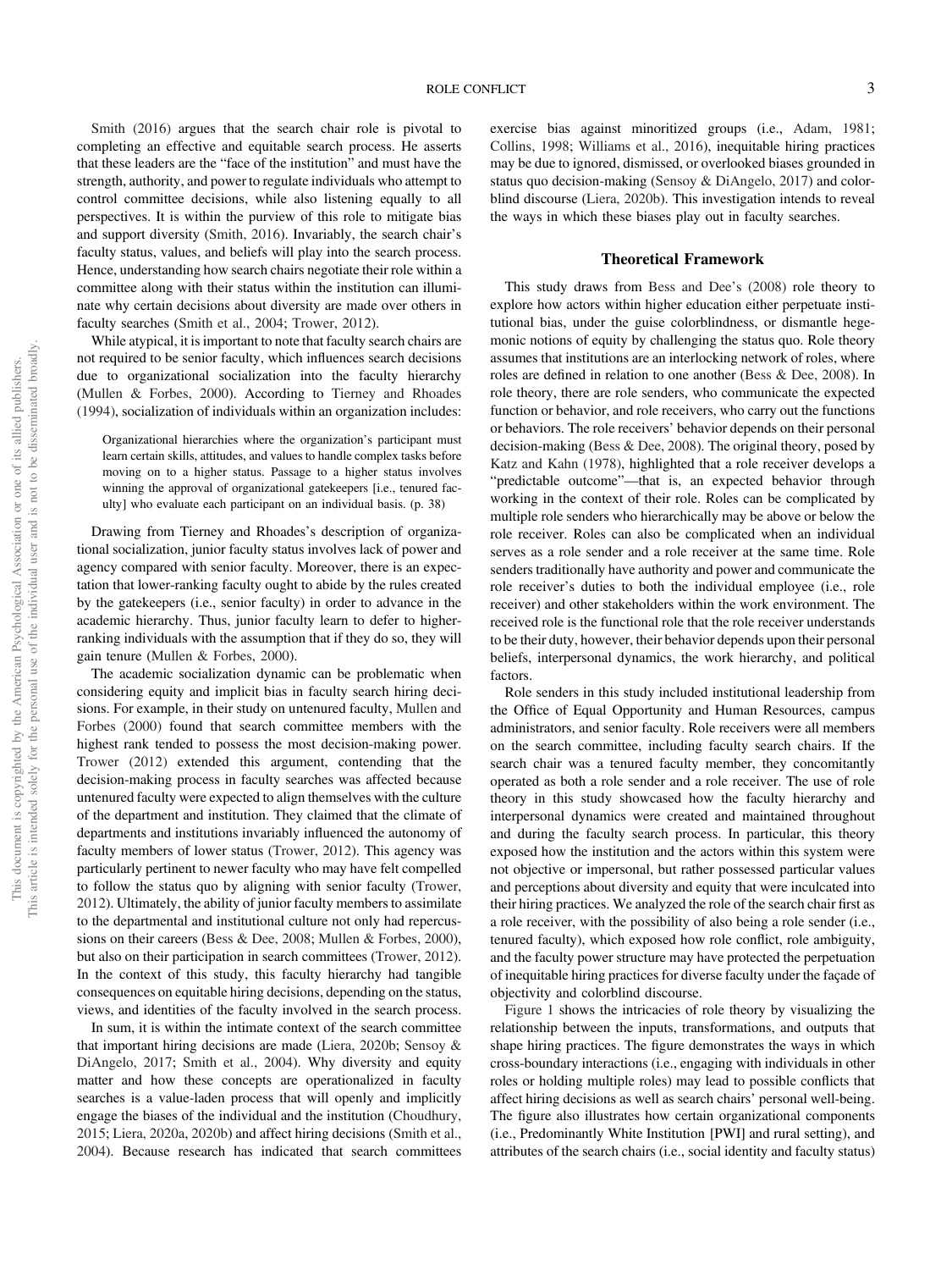

<span id="page-4-0"></span>Figure 1 Diagram of Role Theory Applied

Note. Adapted from Katz and Kahn (1978, p. 196).

contribute to possible perceived distortions that impact the search and may lead to inequitable outputs. We extrapolate on the application of this theory in our findings and discussion.

#### Method

We grounded our study in social constructivism. This paradigm espouses that reality is constructed through individuals' engagement with each other and the environments in which they are situated (Charmaz, 2008; Lincoln & Guba, 1985). Social constructivism maintains that humans are mutual producers of epistemological and ontological truths, which are subjective and circumstantial (Lincoln & Guba, 1985). In our study, we recognized that conceptions of reality were formed through the day-to-day conversations, messaging, language, and imaging with which faculty search chairs engaged. During these interactions, participants developed, internalized, privileged, and legitimized certain logics over others (Charmaz, 2008). Accordingly, social constructivism helped us make sense of these logics as they emerged through patterns, contradictions, and themes related to diversity and equity in the search process.

Due to the exploratory and qualitative nature of this study, data were collected by conducting 17 in-person, individual interviews, which lasted between 45 and 90 min. Interviews were conducted by two researchers. Interview protocol focused on participants' conceptions of the value and centrality of diversity and equity in their faculty searches. Participants were also asked to reflect on the utility of the institution's EO search training and their beliefs about equitability during their search. Key questions in our protocol included:

- 1. How do you personally define diversity and equity?
- 2. In what ways do you think diversity plays a role in faculty recruiting?
- 3. What strategies did you use to make sure your language and engagement with candidates was inclusive?
- 4. In your own words, can you describe what inclusive and equitable practices look like in the search process?
- 5. What are some challenges you faced regarding ensuring an equitable search process, if any?
- 6. In what ways did the university support you in facilitating an equitable search process?

Informed by social constructivism, we aimed to understand the perceptions, attitudes, and experiences of faculty search chairs, as they were influenced by social, cultural, political, and temporal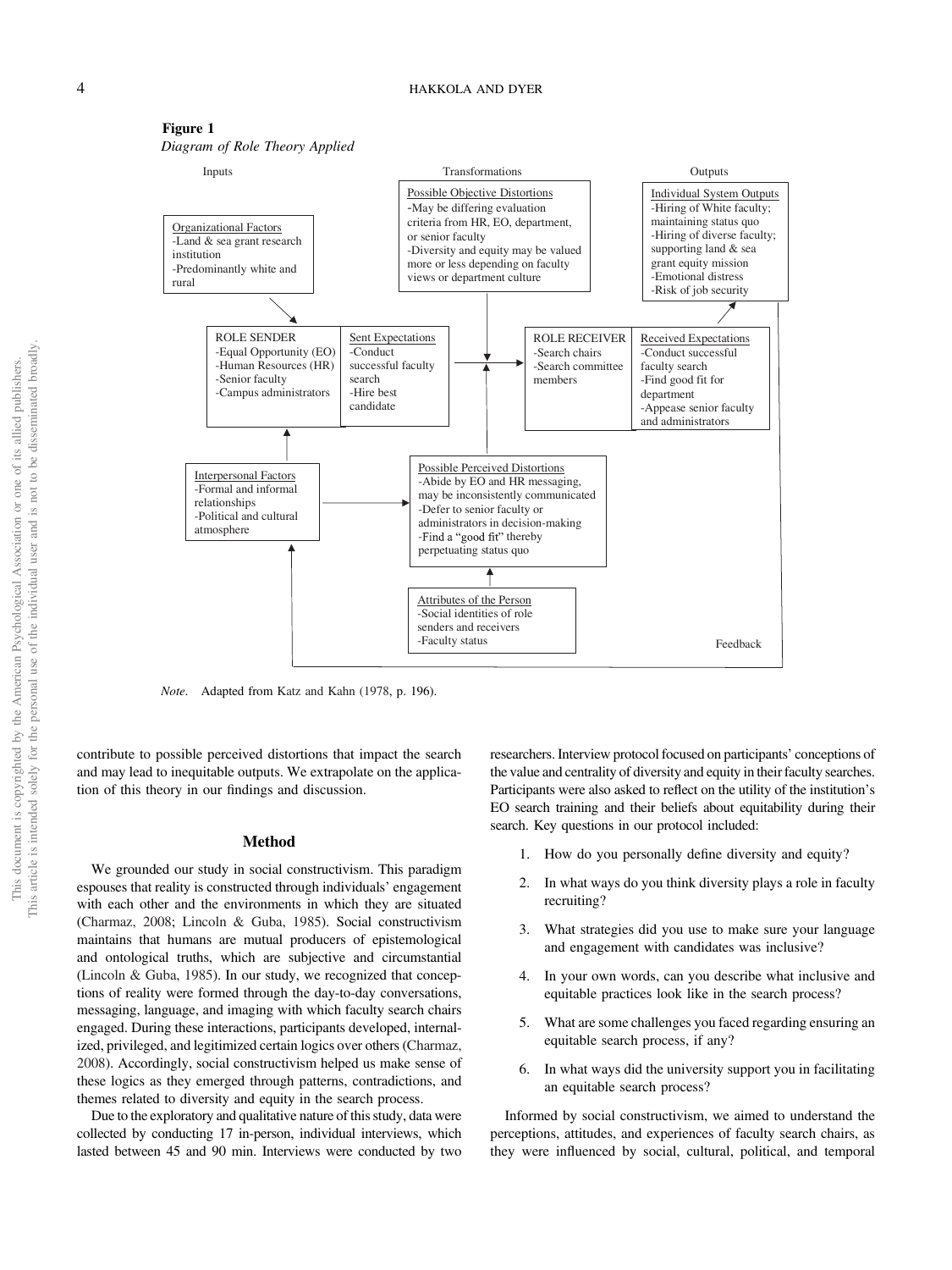contexts. Thematic content analysis guided us in investigating how participants engaged with equity and diversity, reflected upon interactions with diverse candidates, and addressed bias during their faculty searches (Neuendorf, 2017). We also examined how faculty status may have influenced participants' behavior as it related to equity-oriented practices and hiring decisions. This method was useful as it allowed us to center the voices of the participants and make meaning of the data through an inductive, iterative, and systematic process of categorization, coding, and validation (Neuendorf, 2017).

#### Institutional Context and Participants

The study was conducted within the context of a predominantly White Land-grant institution located in rural Northeast United States. This university is considered a public research institution with a student population of approximately 11,000. The faculty population was listed as 78% in 2018. Given the recent racial reckoning in the United States (Harper, 2020; Thomsen, 2020), and the call to increase faculty diversity (Turner et al., 2008), it is imperative that public institutions value and support diversity and equity in their faculty searches (Liera, 2020b). Despite these factors, many institutions remain predominantly White in faculty status. Thus, we chose to explore a PWI to gain a deeper understanding of the ways in which diversity and equity have been operationalized, and to explore the potential barriers search chairs have faced in attempting to diversify their institution.

We obtained the list of search chairs from the office of HR upon Institutional Review Board approval. The invitation email was sent out to 41 faculty members who were listed as search chairs in the Fall of 2016 or Spring of 2017. From this initial invitation, 17 search chairs agreed to participate, of which, seven were women and 10 were men. Eight participants were from the science, technology, engineering, and mathematics (STEM) field, three were social scientists, three identified within the arts and humanities, and three were within the field of education. Participants were not required to share specific demographic information during their interviews. Rather, we collected the identities mentioned during the interview process to inform our analysis. Table 1 provides further details on participant attributes.

Of the 17 searches included in this study, 16 searches were for fixed length or tenure-track positions, and one was for a university-wide administrator position. Identification of junior and senior faculty status emerged from our findings. Namely, only fixed length, tenure-track, and associate professors discussed a lack of agency and power in their

Table 1 Participant Details

| Position                              | Female | Male | <b>STEM</b> | Social<br>science | Education/<br>extension |
|---------------------------------------|--------|------|-------------|-------------------|-------------------------|
| Lecturer                              |        |      |             |                   |                         |
| Assistant professor                   |        |      |             |                   |                         |
| Associate professor                   |        |      |             |                   |                         |
| Full professor                        |        | 3    | 3           |                   |                         |
| Joint position<br>(adjunct and staff) |        |      | 0           |                   |                         |
| Total                                 |        |      | h           |                   |                         |

 $Note. **STEM** = science, technology, engineering, and mathematics.$ 

interviews, which aligned with how junior faculty status was discussed in the literature (Tierney & Bensimon, 1996). Thus, we labeled full professors as senior faculty, while all others were included in our analysis as junior faculty. Of the 17 searches, 16 were deemed successful, meaning one of the top candidates accepted the position. Individuals quoted in the findings were assigned pseudonyms.

The study was guided by the following research questions:

- 1. How do search committee chairs interpret and operationalize diversity and equity in the faculty search process?
- 2. How do search committee chairs understand and implement equitable hiring practices during the search process?
- 3. How does the faculty hierarchy affect faculty search processes?

#### Data Analysis

The interviews were digitally audio recorded and then transcribed by a transcription service and the research assistant. Applying thematic content analysis (Neuendorf, 2017) through the qualitative software tool Nvivo, both researchers first coded and analyzed the data independently. The social constructivist theory was used in the coding process to explore and locate how participants made meaning of equity and diversity while serving in their search chairs roles. Beginning with a close and thorough read and reread of the transcripts, each researcher identified and inductively developed a coding frame centering participants' perceptions related to diversity and equity in faculty hiring. We then came together to discuss our coding frames and interpretations of the data while noting any outlying themes or contradictory logics, which increased confirmability and credibility (Krippendorf, 2004). Initial codes were used to build broader themes while simultaneously seeking competing examples (Krippendorf, 2004).

Aligned with social constructivism, our themes or "constructs" embodied the ways in which participants conceptualized and engaged with diversity and equity according to their faculty status, sociocultural milieu, and campus environment. Based on these constructs, we then analyzed how faculty search chairs interpreted information about their role in enacting equity and advocating for diversity in their searches. Through several iterations of inductive coding, we recognized that participants talked about equity and diversity in distinct ways contingent upon their identities, faculty status, and institutional roles. Given the coconstructed nature of reality through the lens of social constructivism (Lincoln & Guba, 1985), we recognized the possibility for participants to distort or misinterpret information communicated through space and time due to differences in social backgrounds, status, and biases. Consequently, we examined our themes through the lens of role theory to better understand and explain this phenomenon. Established codes included search chair role, role sender, role receiver, and role conflict.

#### **Positionality**

The authors of this study approached the data with distinct positionalities related to sex, gender, race, and faculty status, which we acknowledged to be intertwined with the interpretive process. Given the qualitative nature of this inquiry, we recognized that our salient identities (i.e., white, queer, woman, heterosexual, tenuretrack faculty, and doctoral student) needed to be examined through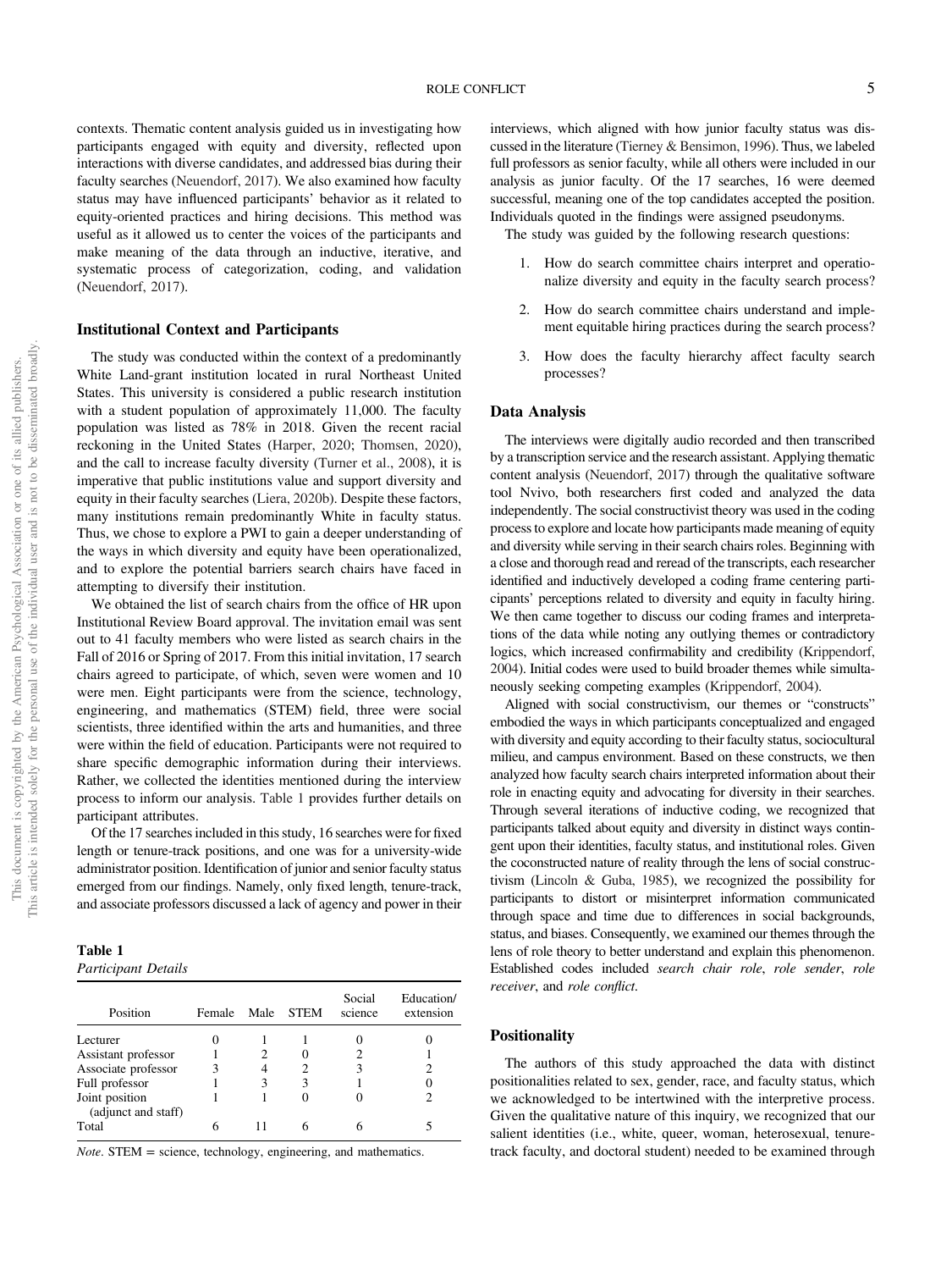critical self-reflection during our analysis. Lincoln and Guba (1985) recommend reflexive journaling to mitigate bias and enhance credibility and trustworthiness of the study. Accordingly, we engaged in writing memos to help bracket our assumptions, potential biases, personal reflections, and initial interpretations. We employed member-checking by allowing our participants to view the data to ensure accurate interpretations, which enhanced the trustworthiness of our findings (Creswell, 2009).

#### Findings

In this study, search chairs were first recognized as role receivers, which meant that organizational factors and negotiations with role senders influenced their interpretations of their role as search chairs in advancing equity. Role senders included department chairs, college and university-wide administrators, and employees from EO and HR. Interestingly, HR and EO were most often discussed within the role-sender category as important elements of the search process. With equity as the focus, the section below describes the experiences of faculty search chairs in navigating their roles as both faculty members and search chairs during faculty searches.

#### Distinct Interpretations of Diversity and Equity

Participants were asked to share their personal definitions of diversity and equity and how those definitions informed their searches. A disconnect arose between how individuals discussed their understanding of diversity and how it was perceived as an institutional value in the search process. Specifically, participants' own understandings of diversity imbued how they talked about it in the search process. Yet, when asked how institutional actors such as administrators, HR and EO talked about diversity related the search, race, ethnicity, and gender were most often cited as important. For example, when asked how she defined diversity to the search members, Dr. Valen, a White associate professor stated:

My frame of reference is, as the program director here, every year I have to fill out a form, a big, huge, annual report. In that report I have to talk about the diversity of clients that our graduate students are getting experience with, the diversity of our graduate students, the diversity of our faculty. Those things are limited to race, ethnicity, traditional kinds of ways.

This participant did not center race or ethnicity as important identities in the search. Instead, she described it as "those checklists that everybody has." She went on to discuss the historic lack of racial diversity at her institution, and the subsequent need to broaden the scope of diversity to satisfy national standards. She shared, "We ran into some concerns from the national organization around this issue. Our argument was that diversity in [our state] is reflected in things like, in particular, socioeconomic circumstances and certainly the diversity of disability." Thus, when asked how she defined diversity, Dr. Valen expressed, "I think of representing difference and the whole of humanity, the whole of being as people."

Dr. Valen's response was echoed throughout the interviews. Namely, when asked to reflect on how participants' identity influenced their understanding of diversity, race was rarely mentioned. Rather, participants referenced their gender, religion, nationality, or field of study most often. Although race was a peripheral focus, some faculty still centered the concept of equity. For instance, Dr. Hosler, a White female assistant professor drew from her social identities to shape her interactions with diverse candidates and other search committee members, expressing:

I think coming from a state that's more diverse, and also being female, I probably was more ::: I was hopefully more sensitive to diversity issues than other folks might be, if they're just growing up in [this] rural [state] and not aware of those kinds of things.

In her interview, this participant acknowledged that her identity as a woman coming from an urban setting helped her recognize not only diverse perspectives, but issues of equity as well. Ultimately, whether it was the institution's rural location, or participant attributes, time and again, faculty drew from personal narratives and institutional factors to inform the ways in which they conceptualized diversity and equity during their searches. These conceptions invariably affected how they talked about and valued diversity and equity in their search chair role.

# The Search Chair Role in Advancing Equity

The majority of participants believed that HR and EO were responsible for ensuring an equitable search process. However, we found that regardless of faculty status, participants reported that role senders external to the search committee (i.e., EO, HR, and college administrators) did not provide consistent clarity for the search chair role with regard to advancing equity. For example, Dr. Watkins, a White male full professor explained that he knew "what *not* to say and do" with diverse candidates but lacked tools and practices regarding "what should be done" from an equity perspective. Several other participants felt that EO and HR failed to teach them how to tailor their recruitment approaches to be specific to diverse candidates. Others communicated that their understanding of the search role, in terms of diversity and equity, was minimal at best. Ultimately a clear breakdown emerged in communication and expectations between institutional role senders and the search chair role.

It is important to note that not all participants received EO search training prior to serving as the chair. However, individuals who had participated indicated that no one from EO distinctly identified how the search chair was supposed to advocate for including diversity as an important evaluation criterion, how to recruit diverse candidates, or practical ways to intervene if bias emerged. Further, Dr. Jenson, a White female associate professor, said the training focused on providing strategies on "how to keep ourselves from being sued" with regard to engaging with diverse applicants. While most search chairs acknowledged that inequitable practices could have interfered with the evaluation of minoritized candidates, they often expressed confusion when asked how to fully engage in an equity-minded search. For example, Dr. Arres, a Hispanic male lecturer, explained his experience stating:

[EO and HR] never talked about how to [equitably engage with diverse candidates], they just tell us what we can't ask. They don't give us any other kind of guidance, how do you ask questions, what should you be looking for. ... It seemed like they wanted us to fill out all this stuff [candidate pool demographics], but then there was no reporting back about all this stuff that we collected.

Dr. Matheis, a White male lecturer, had a similar experience, stating:

I don't think there was a direct focus on specifically doing that [engaging in equitable practices]. I think it's a question that we try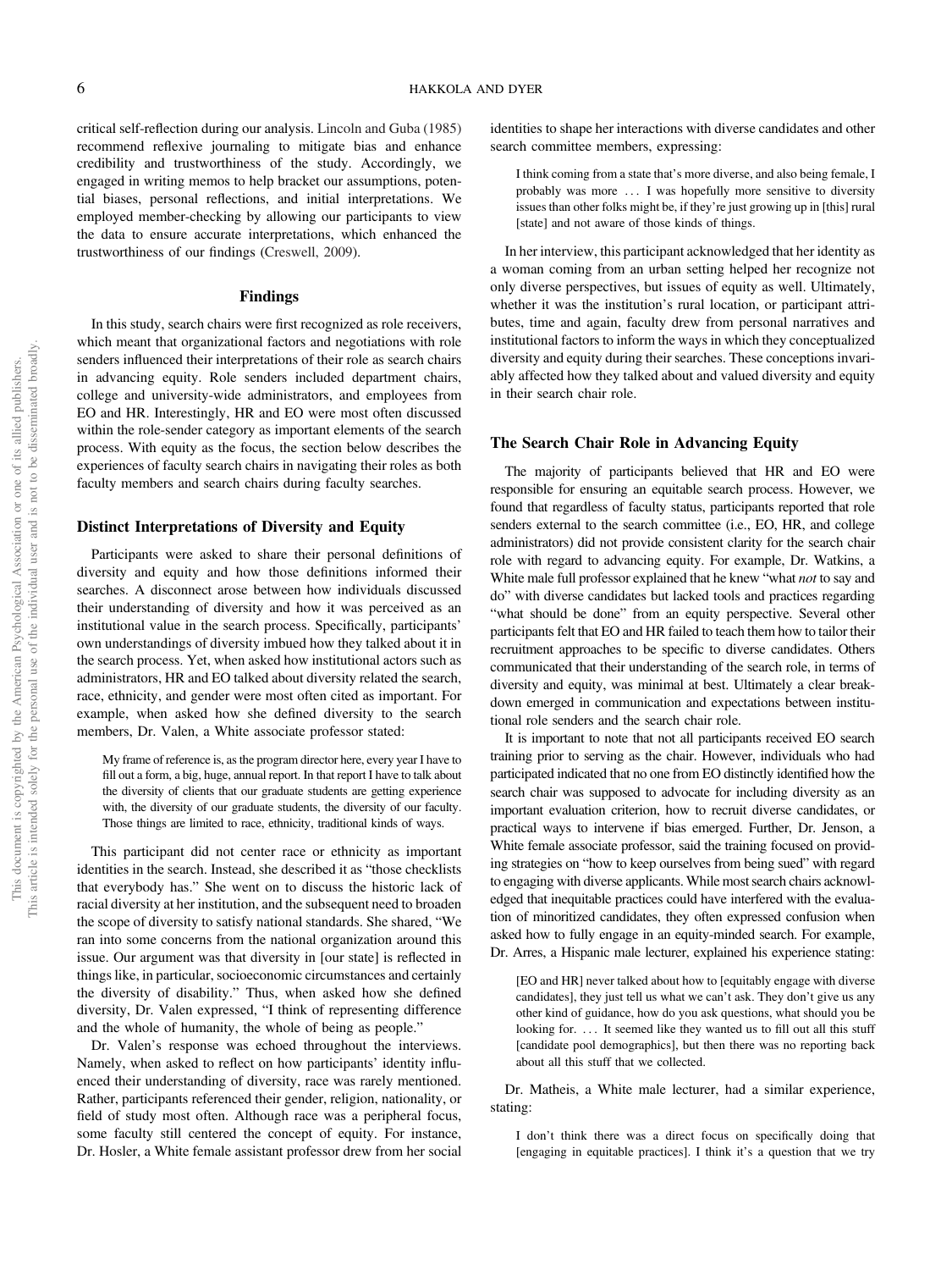to use inclusive language when we're just in general, when we're trying to deal with people.

Essentially, while most search chairs expected EO or HR to provide strategies to search members to support an equitable search, this outcome was rarely expressed in the interviews.

## Faculty Status and the Search Chair Role in Addressing Bias

Despite insufficient guidance from role senders, some search chairs discussed addressing implicit and overt bias. Notably, findings suggested that faculty status influenced the ways in which participants successfully regulated fair decision-making discussions. In general, participants reported that their faculty search committees were usually composed of a mix of junior and senior faculty. The findings reflected that search chairs primarily reproduced the existing state of power dynamics within the institution, meaning those with higher faculty rankings possessed and exercised more decision-making power in the faculty searches. According to Bess and Dee (2008), the search chair, as the role receiver, should have a clearly defined role from the institution to exercise both the power and authority to monitor the search process and make important decisions about hiring. Due to the role conflict and powerlessness experienced by junior faculty, these participants were not able to exercise their expected duties and responsibilities as search chairs, while safeguarding their faculty role. This theme did not emerge for the senior faculty in our study.

When participants carried lower faculty status, many of them expressed less agency. In particular, junior faculty noted that their faculty status remained their dominant role throughout the search process. In function, the search chairs were tasked with the duties and responsibilities of the search chair. Behaviorally and interpersonally, however, participants reported that they were still treated according to their faculty status at the institution. Likewise, the findings reflected that the chairs treated others on the committee according to their faculty status at the institution, regardless of who served as the search chair. The overriding authority of the faculty hierarchy influenced how decisions were made and the ways in which bias was addressed or avoided.

Participants in junior faculty positions expressed contention about how to address the biased behaviors they witnessed. For example, Dr. Watkins, now a full professor, reflected on his time as a junior faculty member in a search:

The only thing and I don't know that ... this happened a long time ago, bugged the hell out of me, and probably taught me a lot about how to be a chair of a search committee. I was on a search committee when I was an assistant professor, so you don't have any power. You also have to protect yourself, when you're an assistant professor, and so the chair [tenured faculty] was very sexist, biased and so I felt our top candidate was a woman and a couple of other people ... he did not want to hire her, so it was a battle. Of course, he was the chair so we lost. It really angered me. He had his reasons, but it was clear that he was being biased, sexist biased. I was very disappointed in the whole thing.

Similar to other participants in the study, Dr. Watkins discussed his struggle with advocating for equity but felt a lack of autonomy and role conflict as an assistant professor. In this experience, he highlighted how the academic hierarchy perpetuated inequity in two ways. First, he ended up deferring to the authority of the higherranking faculty. Second, he knew the institution would protect the bias of the higher-ranking faculty. Despite recognizing bias, he concluded that he had to prioritize himself.

Many of the participants mentioned that the normalized faculty hierarchy dominated behavior and decision-making during the search process, regardless of the alleged function of the search chair. This hierarchy forced junior faculty into feelings of helplessness, which led them to avoid challenging the status quo or advocating for equity. Instead, most participants in this position expressed the need to protect their own well-being over other priorities. Participants who wanted to challenge the status quo or report bias disclosed experiencing professional and psychological backlash, discontentment within the department, leaves of absence, and lack of support from EO. For example, considering his status as a junior faculty, Dr. Arres shared the following experience of discomfort advocating for equitable practices:

I was conscious that it seemed like we have this subconscious way of thinking of men more importantly than women that were in the pool, and the kinds of, when the discussion would come up and you would see candidates that seemed to be equivalent, some folks might use more positive language to talk about the men as opposed to the woman. ::: I never specifically said anything about trying to be gender neutral in the search. And again, this was the first time I'd ever chaired a search committee, or ever been on a search committee. So, I might have been naïve.

Dr. Arres reported that he never directly intervened to correct the bias he observed but tried subtly to mitigate it. Throughout the interview, he communicated that the decision would ultimately be made by the senior faculty. He was unaware of any tools available to assist him to address the bias and conceptualized his responsibility as chair to carry out the search, but not in having authority over decision-making about hiring.

Dr. Raines, a White female associate professor, recognized bias in her search experiences but chose a different path than Drs. Watkins and Arres. Undeterred by the risks, Dr. Raines challenged the faculty hierarchy and the institutional status quo. This choice had negative repercussions on her well-being, as she reflected on the pitfalls associated with her advocacy role. She stated, "I'm not fearless, I'm not fearless. I have fear ::: I have fear and I have anxiety. This job causes me so much stress that I had to take a medical leave for a semester." Dr. Raines emphatically shared the physical, emotional, and psychological effects of challenging the status quo, which was a finding echoed by other junior faculty search chairs. In both function and behavior, junior faculty felt that their role as search chair faltered against the power of the faculty hierarchy.

When participants were in a senior faculty position, they expressed more comfort exercising agency, autonomy, and discretion in the chair role. This finding played out in two decisive ways. If the faculty member had a personal commitment to diversity and equity, they expressed more freedom to advocate openly during the search process. For instance, Dr. Rogers, a White male full professor, said it was his job to "referee" the search committee. Citing support from the provost, he felt very comfortable championing diverse candidates and promoting diversity initiatives. He went on to discuss how his status helped him serve as an advocate for equity in his department stating:

It's about how do you change the world you know. Change requires a champion, and if you're willing to be that champion, then and you know, you've got your doctorate standing behind this so, that's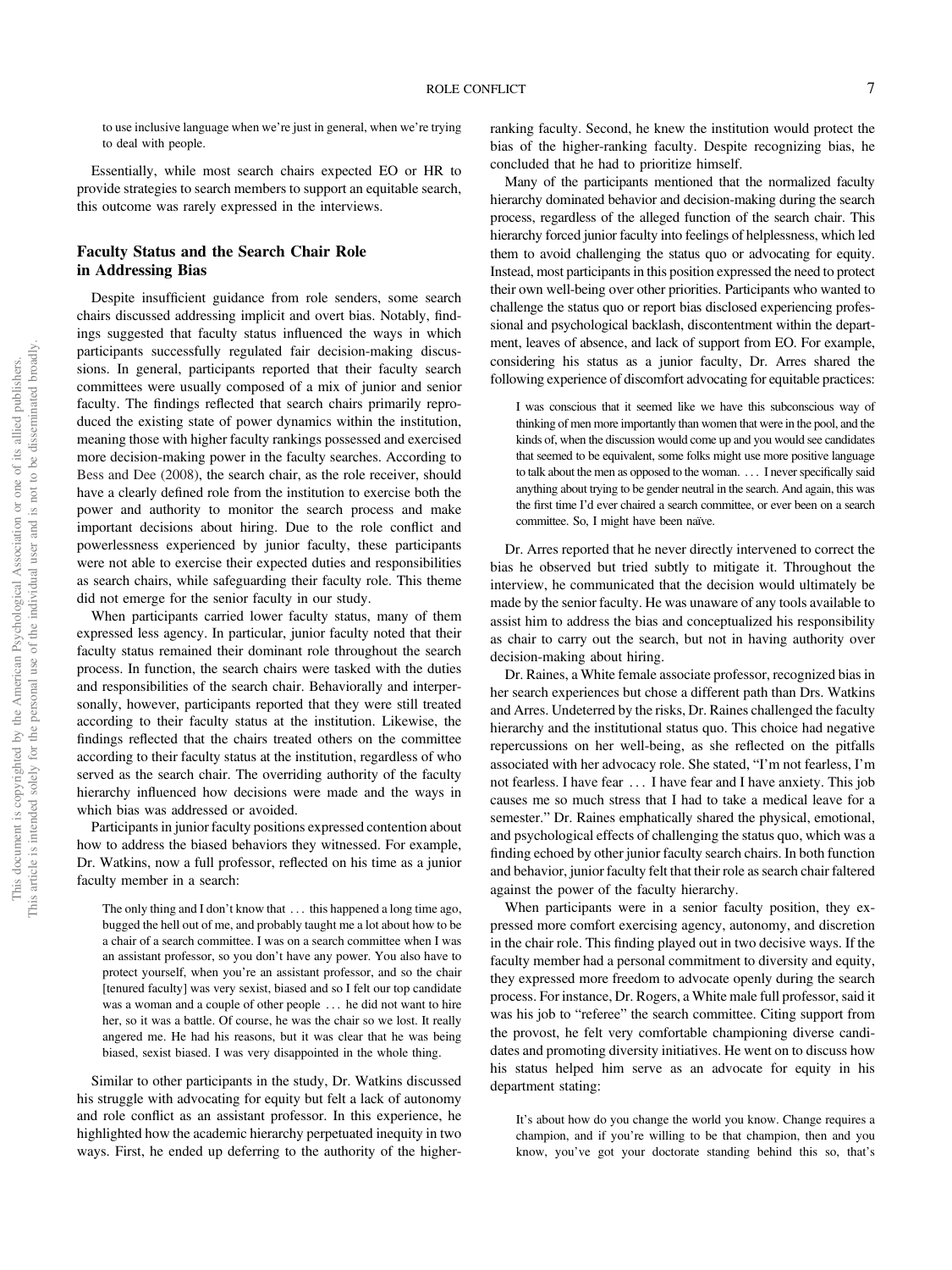important. You know it's not just me waiving a flag saying come on guys, good idea. You know, that doesn't happen.

Dr. Rogers had expressed early on in his interview that diversity and equity were important to him due to the personal experience of having a racially diverse family and experiencing discrimination. Accordingly, he felt his personal positioning and professional status allowed him to advocate for equity in the search process.

At the same time, some senior faculty members did not see it as their role to mitigate bias or advocate for equity. Rather, they simply assumed the best in everyone's behavior. For example, when asked if he felt the need to discuss bias prior to conducting the search, Dr. Pollard, a White male full professor reported:

I guess my sense as chair is that I had a really good committee. Like I said, my female colleagues that were on the committee, I mean diversity is right up at the top of their list. Yeah. I guess I didn't feel like I needed to [advocate for diversity or discuss bias]. I just felt like we all were on the same page with respect to these issues.

This chair simply trusted the university's status quo process. Implicit in this process, Dr. Pollard assumed that EO or HR were responsible for addressing biases or inequities during the search. In addition, the committee members may or may not have received EO search training, as it was not a requirement to be part of a search at that time. According to other participants in this study, EO and HR did not consistently monitor searches or regularly support search chairs, nor did the trainings adequately provide strategies to mitigate bias. Thus, while it is possible that the hiring outcome was equitable, a lack in accountability on the part of the search chair allowed for potential bias to influence the search. Ultimately, relying on status quo hiring practices revealed weaknesses in this type of search.

Senior faculty consistently utilized their authority to move the committee in a direction that coincided with their perceptions and values. Even with good intentions, it is important to note that senior search chairs did not discuss how their personal biases or positional authority may have affected decision-making. Based on these findings, it was clear that faculty status affected equitable hiring practices. Specifically, if a senior faculty search chair valued diversity as an asset, the search was conducted with equity and diversity in mind. Alternatively, if the senior faculty search chair did not see the value in centering diversity or equity in the search, the likelihood of bias influencing decisions increased.

For participants who possessed senior faculty status within the institution, acting as a search chair fell within the bounds of their normal faculty role. This autonomy gave them the ability to make decisions based on personal preference while facing less professional or personal conflict. Conversely, given their precarious status within the normative faculty hierarchy, junior faculty often experienced the search chair role as a position of frustration, conflict, and stress. Interestingly, search chairs who were in senior faculty positions did not see conflation or conflict in their two roles. These participants did not articulate how their faculty status may have influenced the decisions or the trajectory of the search process, nor did they believe that their tenured faculty role and search chair role were invariably intertwined. Their beliefs about the separation of their two roles mirrored institutional messaging about the function and behavior of the search chair, which implied that the two positions were independent. In practice, however, search chairs' interpretation and mobilization of their responsibilities as chairs differed depending on their faculty rank and lived experiences. As a result, junior faculty experienced less power, role ambiguity, and role conflict. They recognized issues with the power dynamics operating during the search process and expressed feeling silenced or afraid to confront bias due to their junior faculty status.

The differences in faculty rank sometimes led to power struggles. In the findings, junior faculty discussed that role conflict created a situation in which a senior faculty member may have tried to usurp control of the hiring process, or an uncomfortable dispute ensued. Dr. Raines reflected on a critical incident below:

So, one of the members that was there wasn't supposed to be there. He was an ex-officio member, it was the [department] chair ... So, he was an ex-officio member but not a voting member of the committee, as we had established it. He was coming to meetings, he was voting, he was influencing decisions and I didn't think it was proper. Then, when we were finally coming up with our shortlist, I had a method for scoring ... Based on the ad itself, based on the inclusive language of the ad and the way that we had laid it out, I had come up with a spreadsheet with all of those criteria that met the needs of the department. ... The person who was [department] chair came in and said, "This is how we're going to do it, we're going to go like this. We're going to do it like that." I said, "Well, no, I have a method that I've just established that we've emailed about, that we've agreed to." [He said] "No, we're going to do it this way." He took over the meeting, he did a certain, like, quick voting method. He got his candidate that he wanted on and then he said, "Okay, I'm done, I'm leaving, the meeting's over," and he left. He basically just took over the whole meeting ... completely disrespectful. He wasn't even the chair of the search.

The quote above demonstrates how the search process reproduced the power dynamics of the faculty hierarchy, which privileged the voices and decisions of those with institutional authority and marginalized those with less positional power. This was in stark contrast to the expected function and behavior of the search chair role.

In our study, we found that the individual's positionality and personal views determined how they used their power and authority to engage with diversity and equity. Findings also highlighted how power distribution within the institutional faculty hierarchy was either maintained or disputed within the search committee format. Regardless of holding the role of search chair, in general, the normative power structure within departments and the institution persisted. That is, those who exercised power within the department or institution, continued to wield this power in the search process, whether they held the title of the search chair or not. Our study demonstrated how the search chair role, within the context of this power structure, influenced hiring practices in both positive and inequitable ways, which we explore further in the discussion.

#### **Discussion**

Despite efforts to diversify academia, higher education faculty are still primarily homogenous in race, sex, gender, sexual orientation, religion, and ability (Collins, 1998; Patton, 2016; Trower & Chait, 2002; Turner et al., 2008). Accordingly, there is a need to provide evidence-based practices for faculty recruitment and policy reform to meet the goal of recruiting a more diverse pool of faculty (Griffin, 2019; Sensoy & DiAngelo, 2017; Smith, 2000). Due to the paucity of recent scholarship on the topic, this study makes an important contribution into how hiring practices, faculty identity and status, and the academic hierarchy affect the search committee process.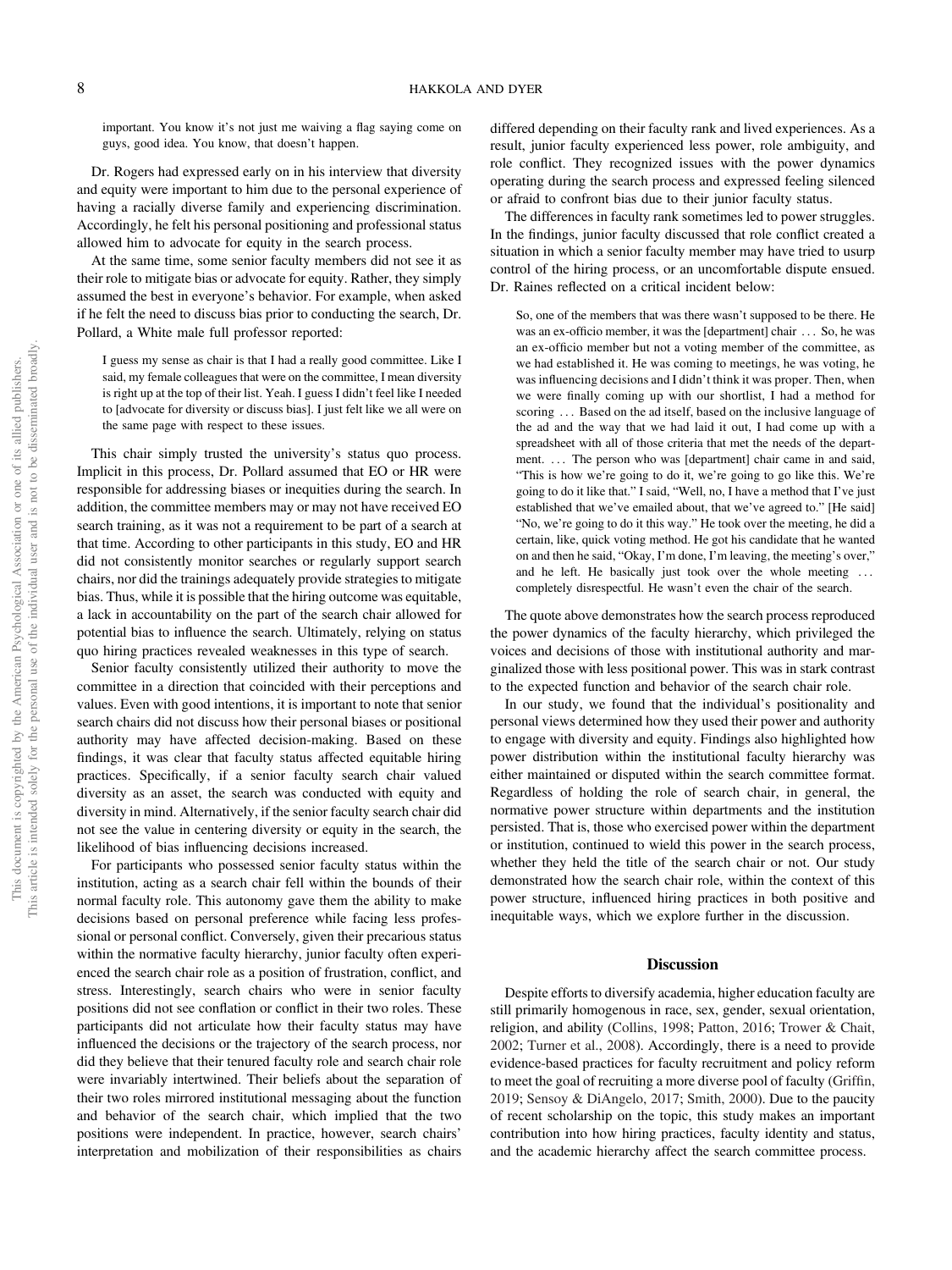### ROLE CONFLICT 9

#### The Role of Race in Faculty Searches

Faculty have been socialized to reproduce the normative faculty hierarchy of the institution in their institutional roles, which promotes a racialized organizational culture that privileges White culture (Bess & Dee, 2008; Liera, 2020a, 2020b; Tierney & Bensimon, 1996). Because they must operate in this interlocking network, they may not be well suited to challenge or see issues within the hierarchical, hegemonic, and biased structure of the university while serving in their dual role as a search chair and faculty member. Research indicates that faculty hiring decisions are not value-neutral and often guised in colorblind ideology that supports racism (Liera, 2020b; Sensoy & DiAngelo, 2017). Findings from this study corroborated this scholarship, demonstrating that both the institutional context and search chairs' racial identity affected how participants discussed race.

Sensoy and DiAngelo (2017) maintain, "If there are no peoples of color present, race remains unnamed and is not presumed to be an organizing institutional factor" (p. 560). The findings in this study aligned with this statement, as most search chairs and committee members were White. The lack of racially diverse individuals as chairs, committee members, or even candidates often led to an erasure of race as a focus of diversity in the search. Instead, search chairs primarily drew upon their own salient identities to inform their conceptions of diversity, which privileged other identities over race. To ensure a fair process, Liera (2020b) posits that White faculty need to go beyond additive and "nice" rhetoric about diversity by challenging the colorblind discourse that drives faculty searches. To shy away from these difficult conversations would implicitly perpetuate the status quo, which has overwhelmingly benefited White culture and perpetuated racism.

#### Advancing Equity as Search Chairs

Even though most faculty in our study did not focus on race in their interviews, we found that some participants drew from other oppressed identities to support and advance equity in their searches. This finding had serious implications for hiring decisions, as chairs who had personal involvement with diversity or had previously experienced bias, reported calling out preferential treatment, intentionally using inclusive language, or drawing on resources to help recruit more diverse candidates. On the other hand, chairs who did not center diversity or equity in their search process were ambivalent about the value of diversity in their pool and expected institutional actors, not themselves, to ensure a fair process.

We found signs that searches containing little to no conversations about the importance of diversity and equity contributed to biased decision-making. These findings are reflected in the literature as Sensoy and DiAngelo (2017) argue that search committees need to have open and critical conversations about what diversity means to them and why it is important in order to avoid ambiguity and bias during the search. Further, Grier and Poole (2020) argue that "Unless the chair of the search committee is open and committed to diversity and is also aware of the range of discursive moves that protect rather than unsettle the status quo, barriers to achieving racial diversity will remain" (p. 1214). Thus, it is essential to form a baseline understanding of search committee members' perceptions of inclusivity and equitability in faculty hiring practices before conducting the search.

Findings suggested that senior faculty serving as search chairs faced less challenges in their decisions to either advocate for diversity or rely on EO and HR to diversify, which was problematic on both counts. First, it shifted the responsibility of promoting diversity and advocating for equity from the search chair to the role senders at the university. Second, it allowed search chairs to rely on a false sense of colorblind meritocracy in the search process, evading issues of implicit bias. These findings have been discussed in the literature, as Tierney and Bensimon (1996) found that senior faculty and administrators involved in faculty searches were often oblivious to "gendered and racial connotations of their conduct, language, mode of interaction, gestures, etc." as they engaged with diverse faculty (p. 76). Search members believed they were operating based on merit and objectivity, when in fact, they were perpetuating gendered, racialized, and privileged forms of language, behaviors, and interactions with diverse candidates. While Tierney and Bensimon's study was more than two decades ago, a recent study examining faculty searches through a racial lens revealed a similar account (Liera, 2020a). Liera found, however, that when search members intentionally critiqued the racialized roots of the academic search process, they were more apt to ensure equity in their hiring decisions.

#### The Role of Institutional Actors

In our study, search chairs did not have a consistently clear understanding of the resources, workshops, or trainings offered by EO and HR. This problem has been noted in the literature as well. For instance, in their research examining how to effectively initiate a diversity cluster hire, Gasman et al. (2011) found that most search committee members had only a vague understanding of how to hire diverse candidates. They also contended that no clear or systematized institutional process existed for targeted diversity recruitment (Gasman et al., 2011). Accordingly, there is a need to better understand how current resources are utilized and the extent to which these resources may lead to inclusive and equitable practices. In addition, we found that messaging from institutional leadership, EO, and HR left some search chairs confused about their role in recruiting diverse candidates and advocating for equity. As a result, some individuals abdicated their duty to ensure an equitable search process. Ultimately, the role ambiguity, conflict, and faculty hierarchy led to a collapse in accurate role interpretation. This meant that some search chairs excused themselves of their responsibility to actively monitor the behavior of the committee or the composition of the candidate pool.

Overall, findings reflected a lack of agency or ownership for diversifying the search pools. Furthermore, due to role conflict and ambiguity, some junior faculty search chairs failed to supervise the search for bias or intervene when bias arose. We opine that role ambiguity could be somewhat remedied by providing clear and purposeful definitions and responsibilities related to diversity and equity for search chairs. For this to be effective, however, consistent accountability, support, and guidance would be needed from university administrators, HR managers, and EO leaders. This recommendation is supported in the literature, as Gasman et al. (2011) found that search committees felt they could conduct an equitable process in part because their leaders conveyed clear messaging about the value of diversity and provided financial support for the diversity cluster hire at their institution.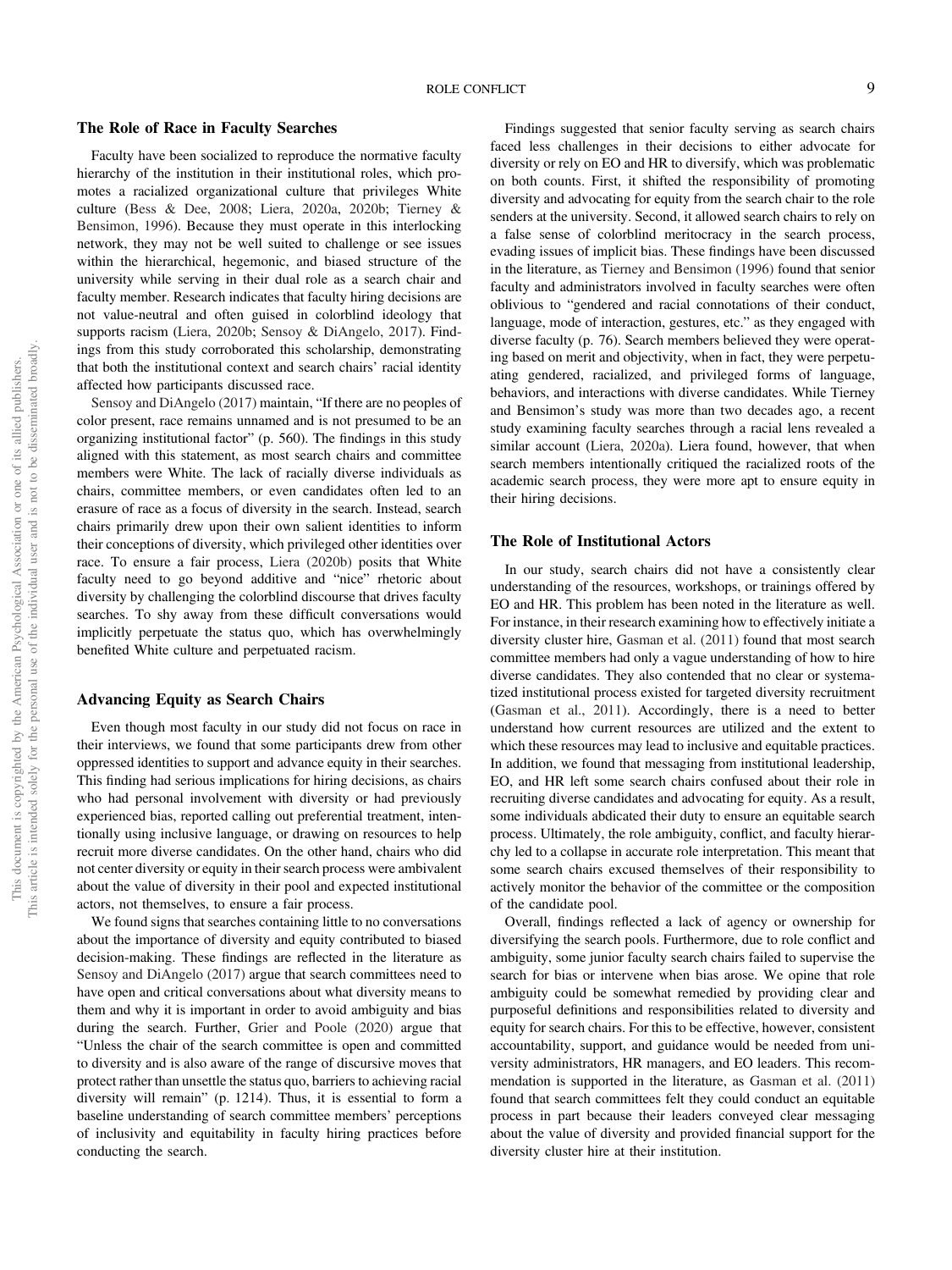In role theory, managers, such as senior faculty, should be accustomed to handling the stress and multiplicity of demands from above and below (Bess & Dee, 2008). Therefore, they ought to be skilled in navigating multiple role senders. For example, the office of Equal Opportunity may articulate a message to value diversity, while the college dean may not support this message. As a role receiver and also a role sender, a senior faculty search chair must decide how to interpret these competing narratives and move forward. This type of cross-boundary situation can provide practice for decision-making but does not necessarily mean the role senders or receivers will promote diversity. Consistent with the literature, for search chairs to advocate for diversity, they must receive well defined and consistent messaging from institutional leadership and other role senders at the institution, such as EO and HR (Tierney & Bensimon, 1996).

Smith argued, "the best search committees not only advocate for inclusion and diversity but ensure that semifinalist and finalist pools present candidates from different molds" (2016, no page [n.p.]). This can be difficult if there is no reliable institutional mechanism in place to monitor for or mitigate bias. In this study, the normative faculty hierarchy did not serve to protect against implicit or overt bias. In fact, in some cases, faculty status aided in supporting biased hiring practices. Accordingly, we argue that a new accountability system would be essential to fracturing the current institutional power structure. First, the system should be managed by an administrator external to the search committee to avoid faculty role conflict. Second, EO and HR ought to be more involved in ensuring a balanced composition of search committee members, with consideration of faculty status. Third, tying this system to institutional policies supervised by EO and HR would safeguard junior faculty search chairs needing assistance with monitoring bias. An additional step could include involving an employee of HR or EO as a member of the search committee. These recommendations would be consistent with those found in Sensoy and DiAngelo's (2017) research. These authors called for a careful and concerted deliberation of the search committee composition, to avoid the "reproduction of power" generated by the normal faculty hierarchy and culture of Whiteness.

Finally, while some higher-ranking faculty espoused a commitment to diversity in their interviews, the literature notes that no one is immune to bias (Choudhury, 2015; Tierney & Bensimon, 1996). Fine and Handelsman (2006) assert that it is the responsibility of all search committee members to hold each other accountable and to interrogate their own biases as well as others'. Our study found that confronting equity issues within the normative faculty hierarchy was uncommon and difficult, which meant that many search chairs did not know how to safely challenge the status quo or openly confront prejudice. Thus, as Sensoy and DiAngelo's (2017) found, it would be important to include a required training about these issues prior to search committee participation. In addition, for this new process to work, university leaders would need to require resources and trainings for all search committee members on how to address bias within the context of the faculty hierarchy, as well as clarify the expectation that all search committee members, not just senior faculty, are responsible for supporting an equitable search.

#### Limitations

While this study illuminated important interpersonal and political dynamics in the hiring process, this study was limited to one

predominantly White, land- and sea-grant institution. In addition, researchers only interviewed 17 of 41 search chairs available from the initial pool. This scholarship serves as a solid baseline for understanding the various roles, behaviors, and functions intended for search chairs in contexts similar to this study. However, more research is needed in other higher education environments to broaden the scope of the findings. Specifically, researchers should explore other types of institutions to examine how the institutional power structures impact the decision-making process and outcomes of hiring practices.

# Implications for Practice, Policy, and Research

This study has implications for the interpersonal and institutional dynamics of search committee practices. For decades, higher education professionals have known that implicit bias produces inequitable hiring outcomes for diverse faculty (Adam, 1981; Collins, 1998; Liera, 2020a, 2020b; Smith et al., 2004; Steinpreis et al., 1999). While there is a breadth of research on the import of diversity, and evidence-based practices for recruiting a diverse faculty (Taylor et al., 2010; Turner et al., 2008), the interpersonal aspect of faculty hiring decisions must be further interrogated due to continued disparities in faculty hiring (Liera, 2020b). This study contributes to this call by moving the focus from what is happening in faculty searches to why it may be happening.

Fine and Handelsman (2012) discuss a range of evidence-based practices for search committee members to work together in holding one another accountable for equitable hiring processes. Approaches include building rapport among committee members, actively engaging all members during discussions, and creating ground rules that encourage fair participation from all members. They argue, however, that it is the responsibility of each search committee member to hold themselves to these same standards (Fine & Handelsman, 2006). Harvard University's Best Practices for Conducting Faculty Searches highlights the sharing of responsibility by all committee members to correct any imbalances of power that may silence certain members (2016). In addition, they note the problematic nature of intimidation that may occur when senior faculty disagree with junior faculty. Their recommendation assumes that the search chair can act as an "official source" for the junior faculty member's alternative perspective (Harvard University, 2016, p. 5). Because some search chairs in our study lacked this type of power, identifying a member in EO or HR as this point person could alleviate tension and empower a more equitable search process.

Scholars argue that higher education institutions need to develop specific equity-minded trainings to improve institutional policies and practices for hiring diverse candidates (Gasman et al., 2011; Malcom-Piqueux & Bensimon, 2017; Muñoz et al., 2017; Sensoy & DiAngelo, 2017). Yet, if higher education leaders continue to support colorblind discourse, the efforts being made to diversify the professoriate will produce lackluster results. In addition, if the trend becomes junior faculty serving as search chairs, protective mechanisms will need to be in place to truly ensure fair hiring practices ensue. We suggest that applying an equity-minded framework may be helpful in transforming faculty search processes (Malcom-Piqueux & Bensimon, 2017). Specifically, this approach would support faculty in critically reflecting on their conceptions of equity and diversity in order to consider how they can openly challenge traditionally oppressive practices embedded within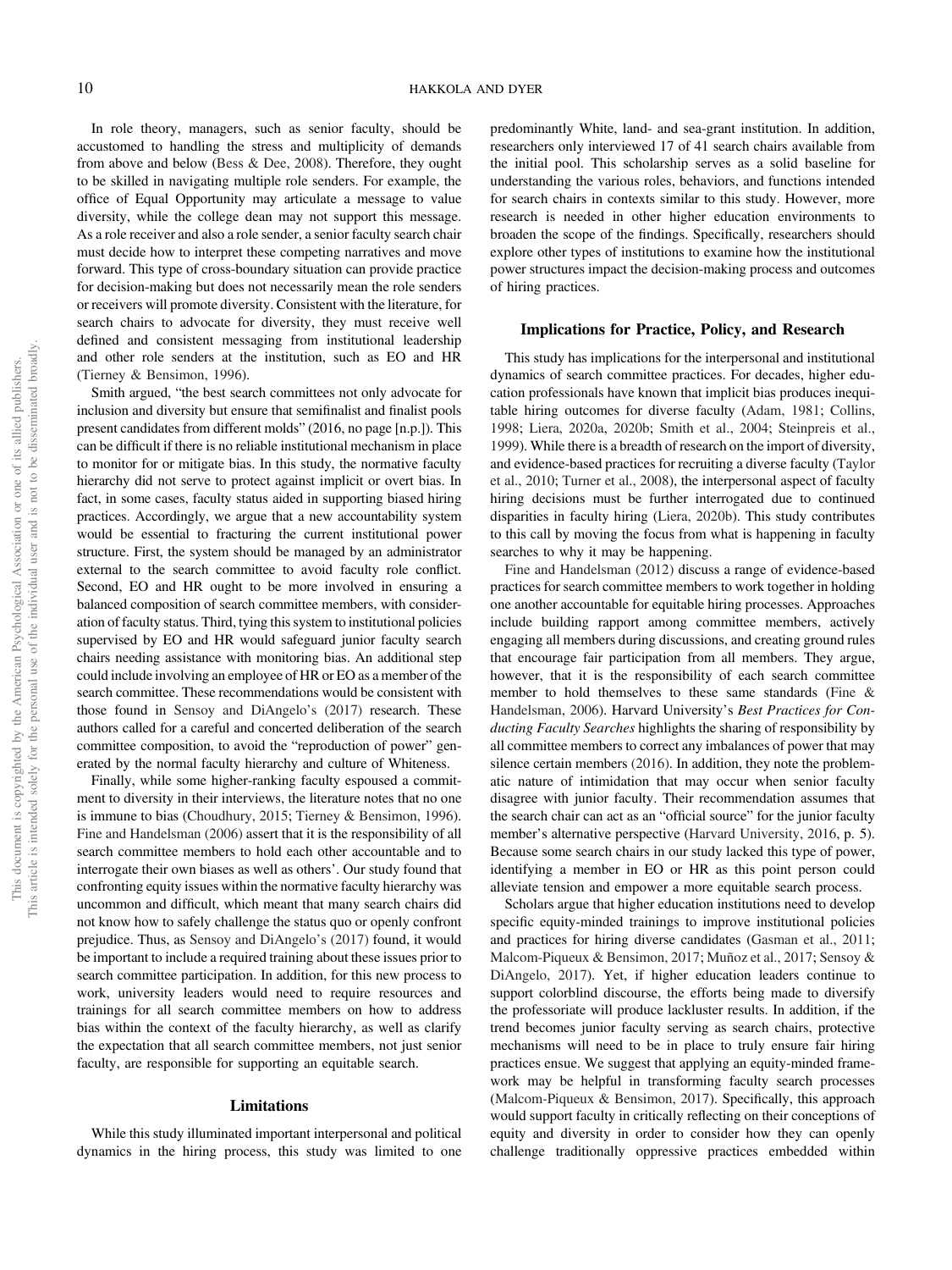academia (Malcom-Piqueux & Bensimon, 2017). This approach could lead to a direct discussion of the dangers of privileging certain forms of identity over others. Moreover, instead of claiming or assuming searches are objective, this framing would allow for intentional conversations about how to transform the biased policies, practices, and climates that are currently reifying disparities in faculty hiring (Center for Urban Education, 2019).

Whether recognized or not, faculty searches exist in racialized contexts. Thus, it is imperative for all committee members to understand the ramification of power dynamics, status quo hiring practices, and implicit bias on searches. Sensoy and DiAngelo (2017) provided a wealth of strategies to help ensure a more equitable process. They suggest, "one of the most powerful actions an academic unit can take up when beginning a hiring process is to mark the invisible aspects of dominance that are embedded yet go unnamed in the position description" (p. 562). Informed by their approach, we argue that an equity-minded search training ought to include the following central questions: (a) How are we defining equity and diversity in the context of this search? (b) How do we communicate our value for diversity and equity to all candidates? (c) Whose views of diversity and equity ought to be utilized in the search? (d) How do we ensure an equitable process? These questions can help search committee chairs and committee members identify potential biases and openly discuss promising practices that exist within the literature to support fair hiring. This type of training can also allow for a deliberate conversation about accountability related to equity.

In their seminal research on implicit bias, Banaji & Greenwald (2013) found that it is nearly impossible to eradicate the "mindbugs" that lead to hidden biases (p. 149). Instead, these authors claim that developing "evidence-based guidelines to eliminate discretion from judgments that might otherwise afford opportunity for hidden-bias mindbugs to operate" will significantly lessen hidden biases (Banaji  $\&$ Greenwald, 2013, p. 167). Our study demonstrated that implicit bias influenced faculty searches. Thus, we suggest that searches conduct initial blinded review processes that each member completes prior to engaging with each other. This process ought to include evaluative criteria that incorporate diversity as a value. Future practical action steps could include education offered by the institution, which focuses on how to recruit underrepresented candidates, and how to address tensions related to bias and power structures during searches.

The search chair is a position that has the potential to challenge the norms of the academic hierarchy by infringing upon the roles, responsibilities, and power structure of the institution (Grier & Poole, 2020; Tierney & Bensimon, 1996). If the search chair does not feel empowered to interrupt these organizational norms, there is a choice to keep the status quo of power within the institution or break from it and risk personal retaliation. Thus, the institution should provide a description of the search chair role, within the context of the faculty hierarchy, to ensure a clear understanding of the responsibility to all stakeholders in the hiring process. Institutional leaders also need to identify role conflict and provide support and clarification for how search chairs can navigate these tensions without fear of punishment or retaliation. Furthermore, attention must be paid to the competing demands already placed on faculty, and the time constraints to engage with tools and trainings. Possible solutions could include offering monetary incentives for individuals willing to attend trainings and highlighting the benefits of education geared toward equity and diversity.

There are several ways this study can inform policy decisions regarding how to diversify the professoriate. Based on participants' perspectives, we found that while HR policies and EO trainings denounced bias and discrimination in hiring, messaging was unclear as to how to mitigate these issues in a search. Communication about the importance of diversity and equity was also inconsistent from these role senders, leading to the likelihood of bias lurking within some searches. These concerns signal a need for more transparent communication, support, and implementation of policies focused on equity in faculty search processes. Griffin (2019) notes that decentralization in institutions of higher learning may contribute to inconsistent interpretations and application of diversity policies. Thus, institutional leaders across campus need to communicate that these policies take precedence over the embedded faculty hierarchy and traditional hiring practices that have privileged inequitable outcomes.

Institutional messaging could include role senders clarifying and openly providing backing for junior faculty who serve as search chairs in making controversial decisions. Further, administrators could create a reward structure integrated into the tenure review process that benefits junior faculty for engaging in equity trainings at the university. HR and EO offices also need to create explicit and well-documented channels for communication with search chairs in case there are questions related to bias in hiring policies and procedures. With these supports in place, we opine that search chairs would better understand equity-oriented policies and be able to feasibly implement them during search processes.

In terms of research, scholars should continue to examine the resources and trainings offered by institutional mechanisms such as offices related to equity, equal opportunity, and human resources. Based on this study, these sites could serve as important instruments for the dissemination of policies, resources, and trainings regarding diversity and equity, but little is known regarding their importance as role senders in diversifying the faculty. Another promising area of inquiry would be to examine the impact of institutional power dynamics in relation to decisions made about hiring diverse candidates. Currently, scant research exists examining the trend of junior faculty serving as search chairs. Accordingly, further scholarship ought to analyze the ways in which decisions made by junior faculty may be influenced by senior faculty involved in the search process. Finally, additional research into diverse faculty candidate experiences during the search process could provide a critical view into how messages regarding diversity and equity may be inadvertently perceived. This perspective could also shed light on how interpretations of institutional policies and practices are being conveyed to candidates.

A wide breadth of methods exists related to recruiting, hiring, and retaining a diverse professoriate through an equity lens. Noted in Griffin's (2019) Redoubling Our Efforts: How Institutions can Affect Faculty Diversity, we encourage search chairs to draw upon examples set forth by Harvard University, Brown University, Boston College, and California Lutheran University. These institutions have leveraged research and resources to establish extensive faculty diversity procedures, which could be transferable to other organizations. Recommendations for search chairs that emerged from our findings include requiring participation in the search committee training for all members, blinding the initial candidate review process, facilitating reflexive conversations about power, privilege, and implicit bias with committee members, and involving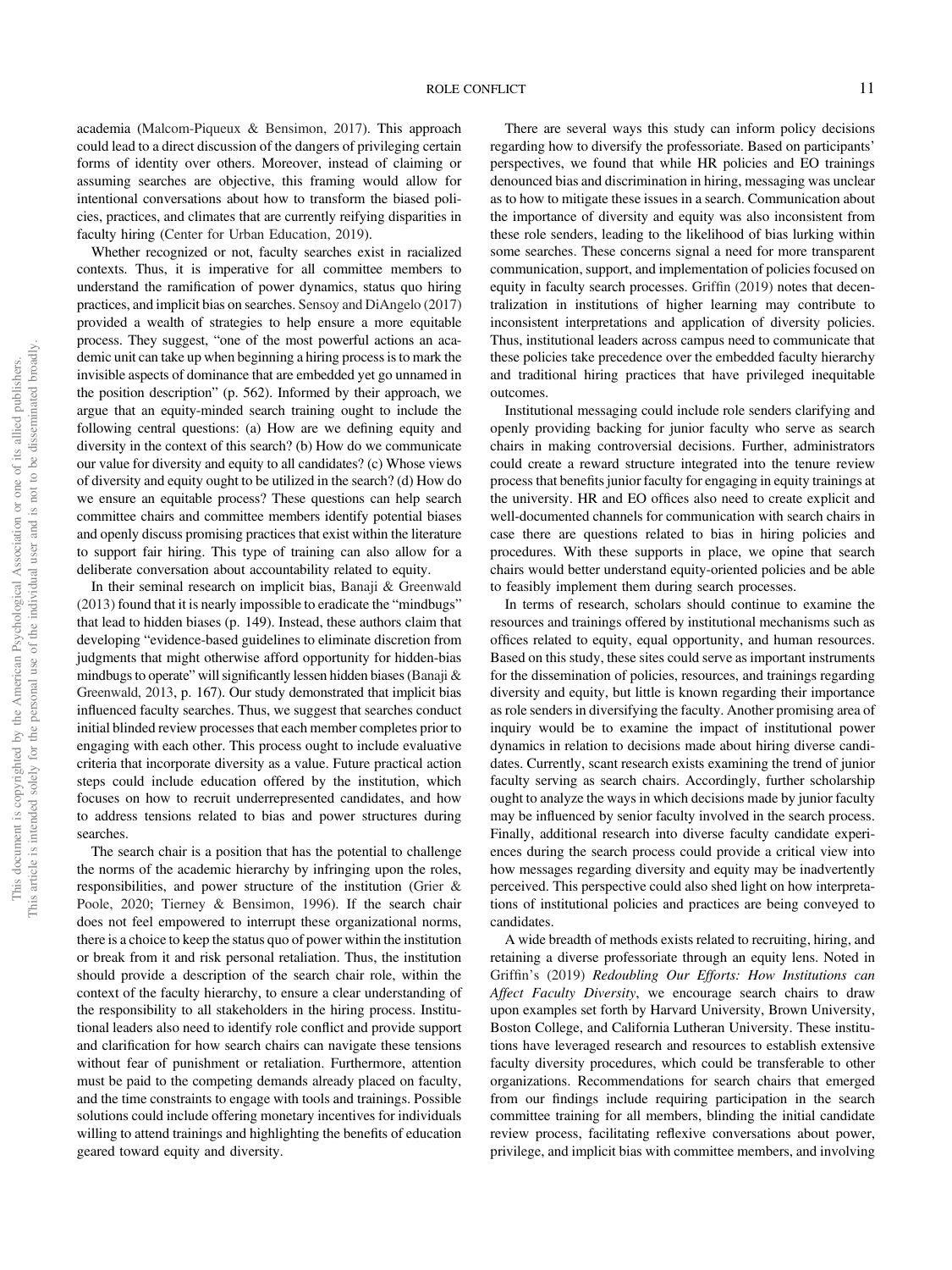Offices of Equal Opportunity or Human Resources if bias emerges in the search process. Supported by our study and reflected in Harvard University's (2016) Best Practices for Conducting Faculty Searches and Fine and Handelsman's (2012) Guide for Search Committees at the University of Wisconsin-Madison, we suggest that search chairs create ground rules for fair committee member participation, maintain a record of committee meetings, making note of group dynamics and bias, and review the national faculty candidate search pool data to ensure equitable rates. Additionally, Griffin (2019) asserts that search chairs ought to advertise position descriptions in venues that appeal to underrepresented faculty candidates, actively advocate for underrepresented faculty candidates throughout the search process, and openly articulate diversity and equity as a value in the evaluation criteria.

In order for search chairs to fully promote equity and diversity in the search process, our study demonstrated the need for institutional backing and equity-minded education. Existing scholarship supports the need for institutions to require search committee trainings that include critical discussions on diversity, bias, power dynamics, and equity (Bilimoria & Buch, 2010; Center for Urban Education, 2019; Gasman et al., 2011; Griffin, 2019; Liera, 2020a; Malcom-Piqueux & Bensimon, 2017; Muñoz et al., 2017; Sensoy & DiAngelo, 2017). To supplement this training, we propose that institutional role senders (i.e., administrators) provide a clear description of the search chair role, inclusive of feasible strategies to combat implicit bias, address discrimination, and confront faculty derisiveness. We also recommend that institutions assign an administrative advocate committed to providing support for search committee chairs in navigating the academic hierarchy, managing conflict, and mitigating bias. Finally, we advise that offices of Equal Opportunity and Human Resources regularly review search chair meeting notes to safeguard against inequities.

The findings from this study encourage leaders in higher education to contemplate the significance of equitable hiring practices within the context of search committees. We found that role conflict and ambiguity led to inconsistent implementation of equity-oriented hiring practices for some search chairs. The study also indicated that the faculty hierarchy often superseded decision-making power given to search chairs if they were junior faculty. This problematic structure led to implicit support of biased hiring practices and decisions about hiring that were not necessarily aligned with institutional policies or equity aims. Given these troubling findings, we hope this study highlights the significance of institutional leaders moving beyond rhetorical support for diversity and instead critically examining how search chairs can advocate for equity and diversity in faculty searches without retribution.

#### References

- Acker, J. (1990). Hierarchies, jobs, bodies: A theory of gendered organizations. Gender & Society, 4(2), 139–158. [https://doi.org/10.1177/0891243](https://doi.org/10.1177/089124390004002002) [90004002002](https://doi.org/10.1177/089124390004002002)
- Adam, B. D. (1981). Stigma and employability: Discrimination by sex and sexual orientation in the Ontario legal profession. The Canadian Review of Sociology and Anthropology/La Revue Canadienne de Sociologie et d'Anthropologie, 18(2), 216–221. <https://doi.org/10.1111/j.1755-618X.1981.tb01234.x>
- Allen, W., Epps, E., Guillory, E., Suh, S., & Bonous-Hammarth, M. (2000). The Black academic: Faculty status among African Americans in U.S. higher education. The Journal of Negro Education, 69(1), 112-127. <https://www.jstor.org/stable/2696268>
- Banaji, M., & Greenwald, A. (2013). Blindspot: Hidden biases of good people. Random House.
- Bess, J. L., & Dee, J. R. (2008). Understanding college and university organization: Theories for effective policy and practice. Stylus Publishing.
- Bilimoria, D., & Buch, K. (2010). The search is on: Engendering faculty diversity through more effective search and recruitment. Change: The Magazine of Higher Learning, 42(4), 27–32. [https://doi.org/10.1080/](https://doi.org/10.1080/00091383.2010.489022) [00091383.2010.489022](https://doi.org/10.1080/00091383.2010.489022)
- Center for Urban Education. (2019). Five principles for creating equity by design. Rossier School of Education, University of Southern California. [https://cpb-us-e1.wpmucdn.com/sites.usc.edu/dist/6/735/](https://cpb-us-e1.wpmucdn.com/sites.usc.edu/dist/6/735/files/2019/11/CUE_Equity-Design-Principles1.pdf)files/2019/11/ [CUE\\_Equity-Design-Principles1.pdf](https://cpb-us-e1.wpmucdn.com/sites.usc.edu/dist/6/735/files/2019/11/CUE_Equity-Design-Principles1.pdf)
- Charmaz, K. (2008). Constructionism and the grounded theory. In J. A. Holstein & J. F. Gubrium (Eds.), Handbook of constructionist research (pp. 397–412). Guilford Press.
- Chen, A. (2017). Addressing diversity on college campuses: Changing expectations and practices in instructional leadership. Higher Education Studies, 7(2), 17–22. <https://doi.org/10.5539/hes.v7n2p17>
- Choudhury, S. (2015). Deep diversity: Overcoming us vs. them. Between the Lines.
- Cohen, L., & Swim, J. (1995). The differential impact of gender ratios on women and men: Tokenism, self-confidence, and expectations. Personality and Social Psychology Bulletin, 21(9), 876–884. [https://doi.org/10](https://doi.org/10.1177/0146167295219001) [.1177/0146167295219001](https://doi.org/10.1177/0146167295219001)
- Collins, L. H. (1998). Competition and contact: The dynamics behind resistance to affirmative action in academe. In L. Collins, J. Chrisler, & K. Quina (Eds.), Career strategies for women in academe: Arming athena (pp. 45–75). SAGE Publications.
- Creswell, J. (2009). Research design: Qualitative, quantitative, and mixed methods approaches (3rd ed.). SAGE Publications.
- Fain, P. (2020, June 17). Higher education and work amid crisis. Inside Higher Ed. [https://www.insidehighered.com/news/2020/06/17/pandemic](https://www.insidehighered.com/news/2020/06/17/pandemic-has-worsened-equity-gaps-higher-education-and-work)[has-worsened-equity-gaps-higher-education-and-work](https://www.insidehighered.com/news/2020/06/17/pandemic-has-worsened-equity-gaps-higher-education-and-work)
- Fine, E., & Handelsman, J. (2006). Reviewing applicants: Research on bias and assumptions. University of Wisconsin System. [http://wiseli.engr.wisc](http://wiseli.engr.wisc.edu/initiatives/hiring/BiasBrochure_2ndEd.pdf) [.edu/initiatives/hiring/BiasBrochure\\_2ndEd.pdf](http://wiseli.engr.wisc.edu/initiatives/hiring/BiasBrochure_2ndEd.pdf)
- Fine, E., & Handelsman, J. (2012). Searching for excellence in diversity: A guide for search chairs. Board of Regents of the University of Wisconsin System. [https://wiseli.wisc.edu/wp-content/uploads/sites/662/2018/11/](https://wiseli.wisc.edu/wp-content/uploads/sites/662/2018/11/SearchBook_Wisc.pdf) [SearchBook\\_Wisc.pdf](https://wiseli.wisc.edu/wp-content/uploads/sites/662/2018/11/SearchBook_Wisc.pdf)
- Garces, L. M., & Jayakumar, U. M. (2014). Dynamic diversity: Toward a contextual understanding of critical mass. Educational Researcher, 43(3), 115–124.
- Gasman, M., Kim, J., & Nguyen, T. H. (2011). Effectively recruiting faculty of color at highly selective institutions: A school of education case study. Journal of Diversity in Higher Education, 4(4), 212–222. [https://doi.org/](https://doi.org/10.1037/a0025130) [10.1037/a0025130](https://doi.org/10.1037/a0025130)
- Goldstein Hode, M., & Meisenbach, R. J. (2017). Reproducing Whiteness through diversity: A critical discourse analysis of the pro-affirmative action amicus briefs in the Fisher case. Journal of Diversity in Higher Education, 10(2), 162–180. <https://doi.org/10.1037/dhe0000014>
- Grier, S. A., & Poole, S. M. (2020). Reproducing inequity: The role of race in the business school faculty search. Journal of Marketing Management, 36(13–14), 1190–1222. [https://doi.org/10.1080/0267257X.2020](https://doi.org/10.1080/0267257X.2020.1800796) [.1800796](https://doi.org/10.1080/0267257X.2020.1800796)
- Griffin, K. A. (2019). Redoubling our efforts: How institutions can affect faculty diversity. [https://1xfsu31b52d33idlp13twtos-wpengine.netdna-ssl](https://1xfsu31b52d33idlp13twtos-wpengine.netdna-ssl.com/wp-content/uploads/2019/02/REHE-Essay-Chapter-10-SA.pdf) [.com/wp-content/uploads/2019/02/REHE-Essay-Chapter-10-SA.pdf](https://1xfsu31b52d33idlp13twtos-wpengine.netdna-ssl.com/wp-content/uploads/2019/02/REHE-Essay-Chapter-10-SA.pdf)
- Harper, S. R. (2020). COVID-19 and the racial equity implications of reopening college and university campuses. American Journal of Education, 127(1), 153–162. <https://doi.org/10.1086/711095>
- Harris, M. S., & Ellis, M. K. (2020). Measuring changes in institutional diversity: The US context. Higher Education, 79(2), 345–360. [https://](https://doi.org/10.1007/s10734-019-00413-4) [doi.org/10.1007/s10734-019-00413-4](https://doi.org/10.1007/s10734-019-00413-4)